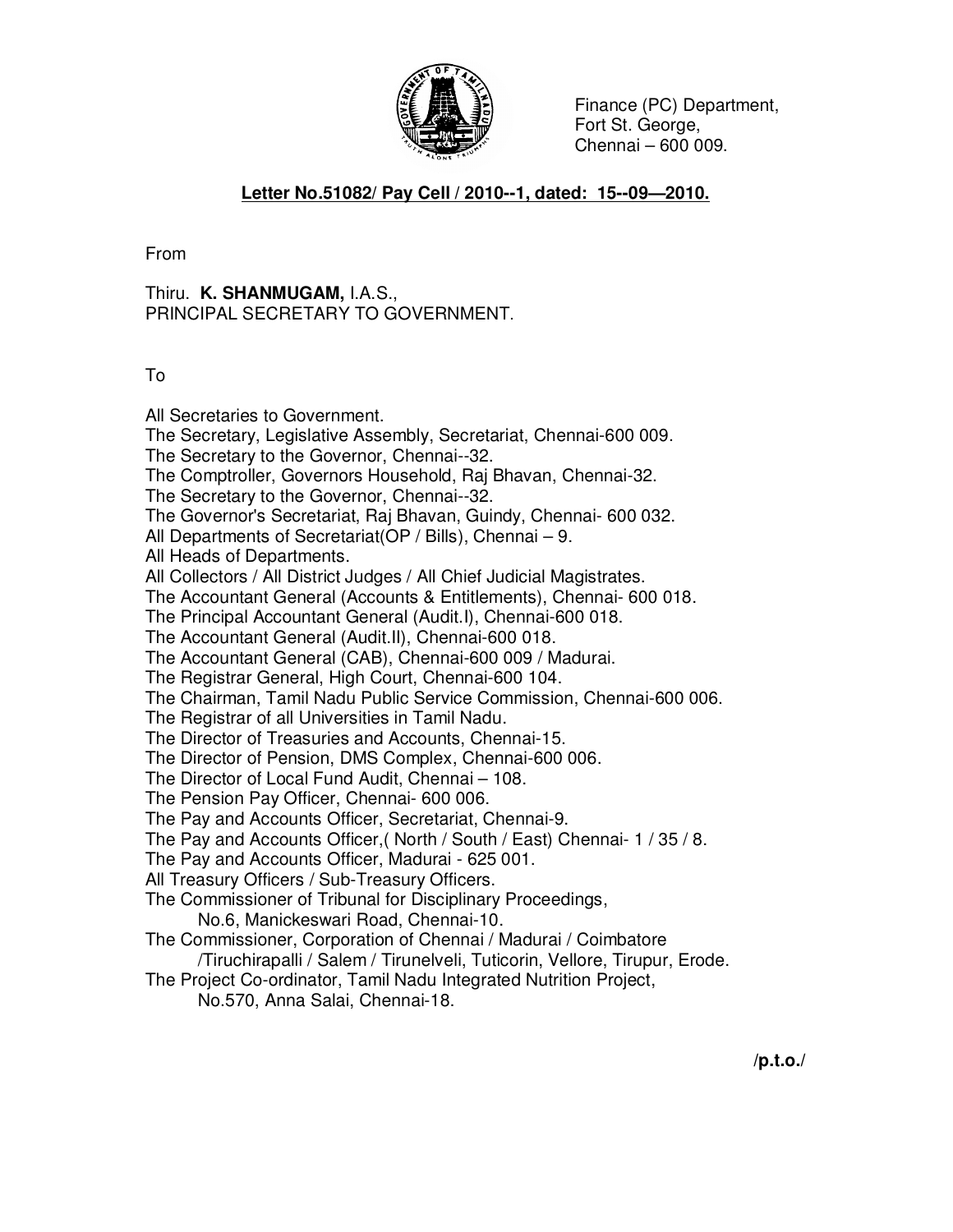Sir,

- **Sub:** Tamil Nadu Revised Scales of Pay Rules 2009 Revision of Scales of pay based on the recommendations of the One Man Commission 2009 – Orders issued – Additional Fitment Table – Issued.
- **Ref:** 1. G.O.Ms.No. 234, Finance (PC) Department, dated: 01—06—2009.
	- 2. G.O.Ms.No. 444, Finance (PC) Department, dated: 09—09—2009.

**\*\*\*\*\*** 

3. G.O.Ms.Nos.254 to 340, Finance (PC) Department, dated: 26—08—2010.

 The One Man Commission constituted in the Government Order second cited to examine the anomalies, if any, arisen consequent on the implementation of the recommendations of the Official Committee 2009 has recommended for revision of scales of pay of a number of posts in various departments. Based on these recommendations, orders were issued in the Government Orders third cited revising the scales of pay of certain categories in various departments.

 2) I am to state that Fitment Tables for fixation of pay in the corresponding revised pay scales have already been issued in the Appendix—I of the Government Order first cited. Consequent on the revision of scales of pay ordered in the Government Orders third cited, the scales of pay of some of the categories in various departments have been elevated from one Pay Band to another Pay Band for which the Additional Fitment Tables are required for fixing the pay of the employees holding such posts.

3) Accordingly, the Additional Fitment Tables 1 to 17 are annexed to this letter. The Head of Departments / Pay Fixing Authorities are requested to adopt the relevant Additional Fitment Tables for fixing the pay of the employees whose scales of pay have been revised based on the Government Orders issued in the reference third cited.

Yours faithfully,

for Principal Secretary to Government.

#### **Copy to:--**

The Secretary to Hon'ble Chief Minister, Chennai—9.

The Secretary to Hon'ble Deputy Chief Minister, Chennai—9.

The Senior Personal Assistant to Hon'ble Minister, Finance, Chennai-9

The Private Secretary to Chief Secretary to Government, Chennai-9.

The Private Secretary to Principal Secretary to Government, Finance Department, Chennai-9. Stock File / Spare Copies.

 **..../ 3 /**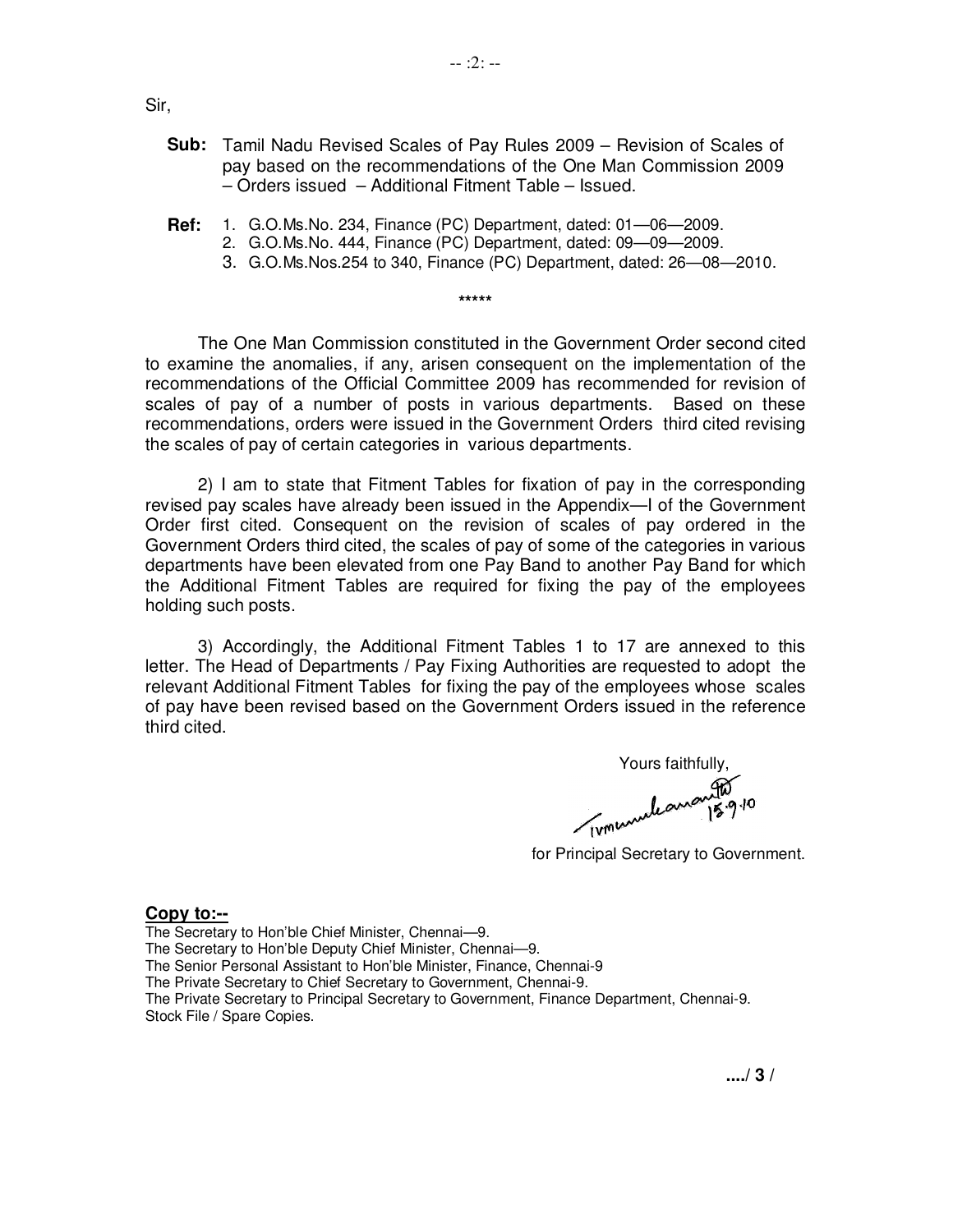|                  |                                      |                             |                                          |                  | ADDII IUNAL FII MEN I TABLE -- I |                  |                             |  |
|------------------|--------------------------------------|-----------------------------|------------------------------------------|------------------|----------------------------------|------------------|-----------------------------|--|
|                  |                                      | <b>Existing Scale</b>       |                                          |                  | Revised Pay Band + Grade Pay     |                  |                             |  |
|                  |                                      | Rs.2610--60--3150--65--3540 |                                          |                  | PB-1 Rs.5200--20200 + Rs.1900    |                  |                             |  |
|                  |                                      | Pre-Revised                 |                                          |                  |                                  | Revised          |                             |  |
| Span of<br>years | Stage in<br>the<br>existing<br>scale | Dearness<br>Pay             | D.A. as<br>on<br>$1 - 1 - 2006$<br>(24%) | Total            | Pay in the<br>pay Band           | <b>Grade Pay</b> | Revised<br><b>Basic Pay</b> |  |
| (1)              | $\overline{(2)}$                     | $\overline{(3)}$            | (4)                                      | $\overline{(5)}$ | $\overline{(6)}$                 | (7)              | (8)                         |  |
| 1                | 2610                                 | 1305                        | 940                                      | 4855             | 5200                             | 1900             | 7100                        |  |
| $\overline{2}$   | 2670                                 | 1335                        | 961                                      | 4966             | 5200                             | 1900             | 7100                        |  |
| $\overline{3}$   | 2730                                 | 1365                        | 983                                      | 5078             | 5360                             | 1900             | 7260                        |  |
| $\overline{4}$   | 2790                                 | 1395                        | 1004                                     | 5189             | 5360                             | 1900             | 7260                        |  |
| $\overline{5}$   | 2850                                 | 1425                        | 1026                                     | 5301             | 5530                             | 1900             | 7430                        |  |
| $\overline{6}$   | 2910                                 | 1455                        | 1048                                     | 5413             | 5530                             | 1900             | 7430                        |  |
| 7                | 2970                                 | 1485                        | 1069                                     | 5524             | 5700                             | 1900             | 7600                        |  |
| $\overline{8}$   | 3030                                 | 1515                        | 1091                                     | 5636             | 5700                             | 1900             | 7600                        |  |
| $\overline{9}$   | 3090                                 | 1545                        | 1112                                     | 5747             | 5750                             | 1900             | 7650                        |  |
| 10               | 3150                                 | 1575                        | 1134                                     | 5859             | 5860                             | 1900             | 7760                        |  |
| 11               | 3215                                 | 1608                        | 1158                                     | 5981             | 5990                             | 1900             | 7890                        |  |
| $\overline{12}$  | 3280                                 | 1640                        | 1181                                     | 6101             | 6110                             | 1900             | 8010                        |  |
| 13               | 3345                                 | 1673                        | 1204                                     | 6222             | 6230                             | 1900             | 8130                        |  |
| $\overline{14}$  | 3410                                 | 1705                        | 1228                                     | 6343             | 6350                             | 1900             | 8250                        |  |
| 15               | 3475                                 | 1738                        | 1251                                     | 6464             | 6470                             | 1900             | 8370                        |  |
| 16               | 3540                                 | 1770                        | 1274                                     | 6584             | 6590                             | 1900             | 8490                        |  |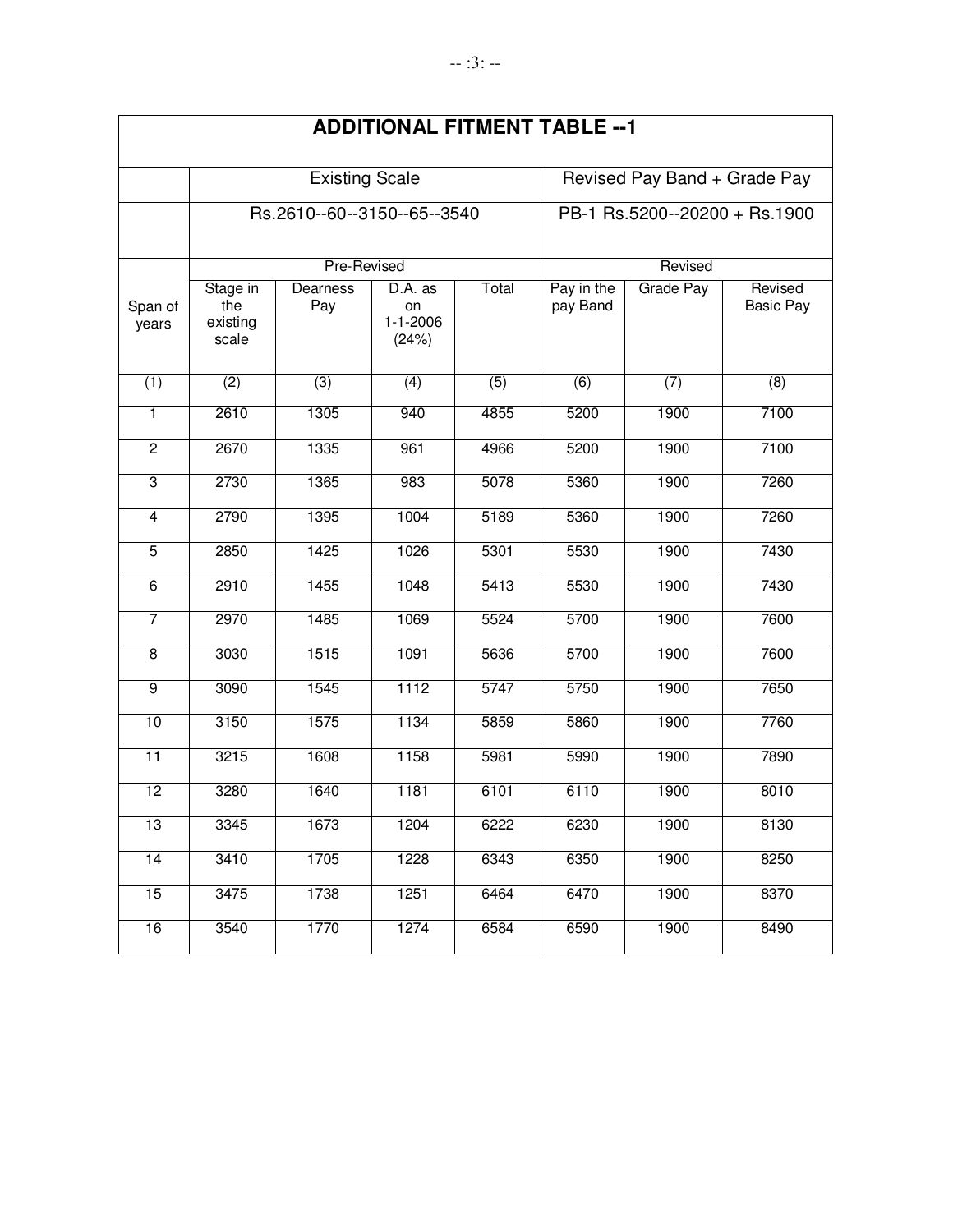|                         |                                      |                             |                                          |                  | <b>ADDITIONAL FITMENT TABLE -- 2</b> |                              |                             |  |  |
|-------------------------|--------------------------------------|-----------------------------|------------------------------------------|------------------|--------------------------------------|------------------------------|-----------------------------|--|--|
|                         |                                      | <b>Existing Scale</b>       |                                          |                  |                                      | Revised Pay Band + Grade Pay |                             |  |  |
|                         |                                      | Rs.2650--65--3300--70--4000 |                                          |                  | PB-1 Rs.5200--20200 + Rs.1900        |                              |                             |  |  |
|                         |                                      | Pre-Revised                 |                                          |                  | Revised                              |                              |                             |  |  |
| Span of<br>years        | Stage in<br>the<br>existing<br>scale | Dearness<br>Pay             | D.A. as<br>on<br>$1 - 1 - 2006$<br>(24%) | Total            | Pay in the<br>pay Band               | Grade Pay                    | Revised<br><b>Basic Pay</b> |  |  |
| (1)                     | $\overline{(2)}$                     | $\overline{3)}$             | $\overline{(4)}$                         | $\overline{(5)}$ | $\overline{(6)}$                     | (7)                          | (8)                         |  |  |
| 1                       | 2650                                 | 1325                        | 954                                      | 4929             | 5200                                 | 1900                         | 7100                        |  |  |
| $\overline{2}$          | 2715                                 | 1358                        | $\overline{978}$                         | 5051             | 5200                                 | 1900                         | 7100                        |  |  |
| $\overline{3}$          | 2780                                 | 1390                        | 1001                                     | 5171             | 5360                                 | 1900                         | 7260                        |  |  |
| $\overline{4}$          | 2845                                 | 1423                        | 1024                                     | 5292             | 5360                                 | 1900                         | 7260                        |  |  |
| $\overline{5}$          | 2910                                 | 1455                        | 1048                                     | 5413             | 5420                                 | 1900                         | 7320                        |  |  |
| $\overline{6}$          | 2975                                 | 1488                        | 1071                                     | 5534             | 5540                                 | 1900                         | 7440                        |  |  |
| $\overline{7}$          | 3040                                 | 1520                        | 1094                                     | 5654             | 5660                                 | 1900                         | 7560                        |  |  |
| $\overline{\mathbf{8}}$ | 3105                                 | 1553                        | 1118                                     | 5776             | 5780                                 | 1900                         | 7680                        |  |  |
| $\overline{9}$          | 3170                                 | 1585                        | 1141                                     | 5896             | 5900                                 | 1900                         | 7800                        |  |  |
| 10                      | 3235                                 | 1618                        | 1165                                     | 6018             | 6020                                 | 1900                         | 7920                        |  |  |
| $\overline{11}$         | 3300                                 | 1650                        | 1188                                     | 6138             | 6140                                 | 1900                         | 8040                        |  |  |
| 12                      | 3370                                 | 1685                        | 1213                                     | 6268             | 6270                                 | 1900                         | 8170                        |  |  |
| 13                      | 3440                                 | 1720                        | 1238                                     | 6398             | 6400                                 | 1900                         | 8300                        |  |  |
| $\overline{14}$         | 3510                                 | 1755                        | 1264                                     | 6529             | 6530                                 | 1900                         | 8430                        |  |  |
| 15                      | 3580                                 | 1790                        | 1289                                     | 6659             | 6660                                 | 1900                         | 8560                        |  |  |
| 16                      | 3650                                 | 1825                        | 1314                                     | 6789             | 6790                                 | 1900                         | 8690                        |  |  |
| 17                      | 3720                                 | 1860                        | 1339                                     | 6919             | 6920                                 | 1900                         | 8820                        |  |  |
| 18                      | 3790                                 | 1895                        | 1364                                     | 7049             | 7050                                 | 1900                         | 8950                        |  |  |
| 19                      | 3860                                 | 1930                        | 1390                                     | 7180             | 7180                                 | 1900                         | 9080                        |  |  |
| 20                      | 3930                                 | 1965                        | 1415                                     | 7310             | 7310                                 | 1900                         | 9210                        |  |  |
| 21                      | 4000                                 | 2000                        | 1440                                     | 7440             | 7440                                 | 1900                         | 9340                        |  |  |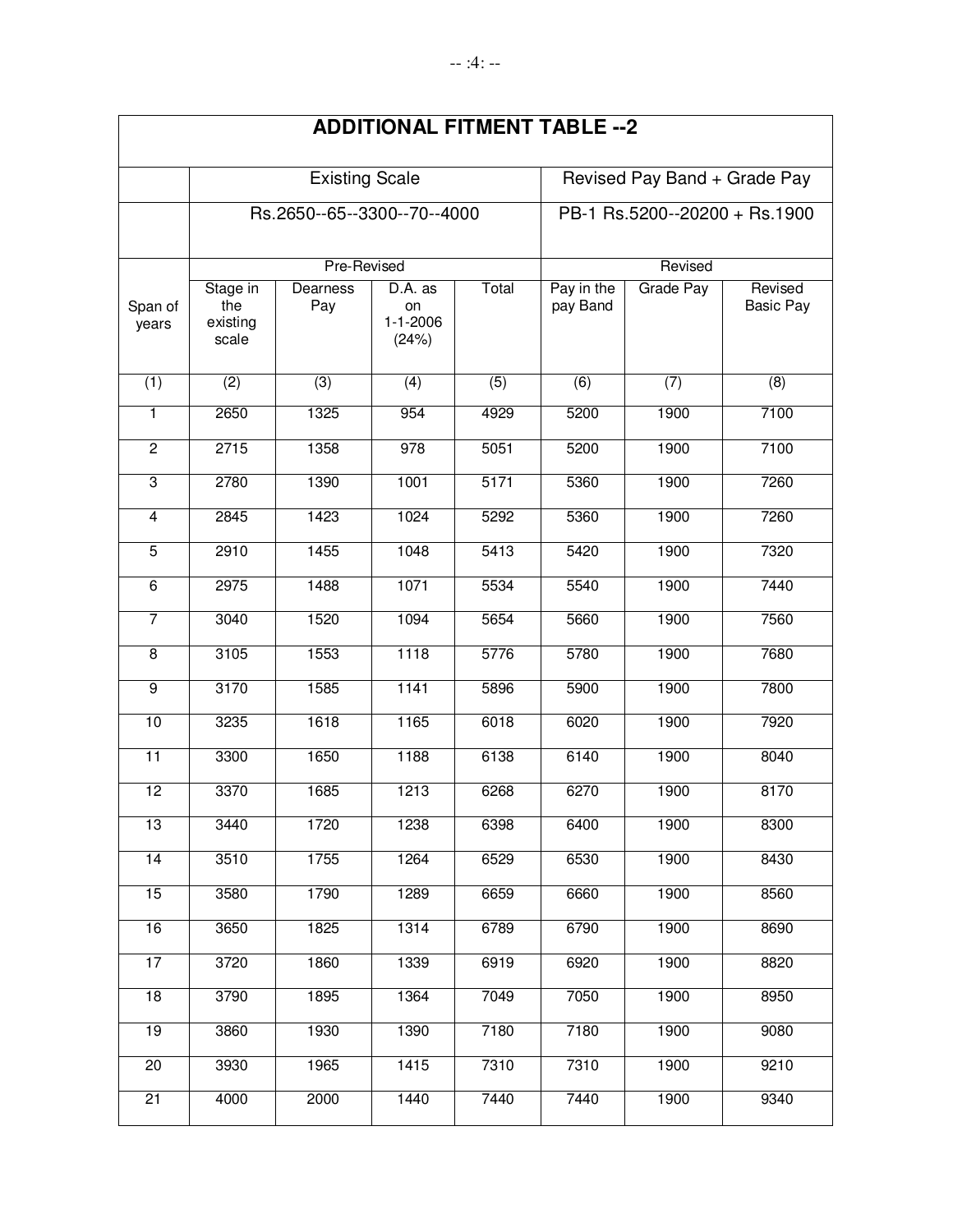|                  |                                      |                             |                                          |                               | ADDIIIONAL FIIMENI TABLE --3 |                  |                             |
|------------------|--------------------------------------|-----------------------------|------------------------------------------|-------------------------------|------------------------------|------------------|-----------------------------|
|                  |                                      | <b>Existing Scale</b>       |                                          |                               | Revised Pay Band + Grade Pay |                  |                             |
|                  |                                      | Rs.3050--75--3950--80--4590 |                                          | PB-2 Rs.9300--34800 + Rs.4200 |                              |                  |                             |
|                  |                                      | Pre-Revised                 |                                          |                               |                              | Revised          |                             |
| Span of<br>years | Stage in<br>the<br>existing<br>scale | Dearness<br>Pay             | D.A. as<br>on<br>$1 - 1 - 2006$<br>(24%) | Total                         | Pay in the<br>pay Band       | <b>Grade Pay</b> | Revised<br><b>Basic Pay</b> |
| (1)              | (2)                                  | (3)                         | $\overline{(4)}$                         | $\overline{(5)}$              | $\overline{(6)}$             | $\overline{(7)}$ | (8)                         |
| 1                | 3050                                 | 1525                        | 1098                                     | 5673                          | 9300                         | 4200             | 13500                       |
| $\overline{2}$   | 3125                                 | 1563                        | 1125                                     | 5813                          | 9300                         | 4200             | 13500                       |
| $\overline{3}$   | 3200                                 | 1600                        | 1152                                     | 5952                          | 9580                         | 4200             | 13780                       |
| $\overline{4}$   | 3275                                 | 1638                        | 1179                                     | 6092                          | 9580                         | 4200             | 13780                       |
| $\overline{5}$   | 3350                                 | 1675                        | 1206                                     | 6231                          | 9870                         | 4200             | 14070                       |
| 6                | 3425                                 | 1713                        | 1233                                     | 6371                          | 9870                         | 4200             | 14070                       |
| $\overline{7}$   | 3500                                 | 1750                        | 1260                                     | 6510                          | 10170                        | 4200             | 14370                       |
| $\overline{8}$   | 3575                                 | 1788                        | 1287                                     | 6650                          | 10170                        | 4200             | 14370                       |
| $\overline{9}$   | 3650                                 | 1825                        | 1314                                     | 6789                          | 10480                        | 4200             | 14680                       |
| 10               | 3725                                 | 1863                        | 1341                                     | 6929                          | 10480                        | 4200             | 14680                       |
| 11               | 3800                                 | 1900                        | 1368                                     | 7068                          | 10800                        | 4200             | 15000                       |
| 12               | 3875                                 | 1938                        | 1395                                     | 7208                          | 10800                        | 4200             | 15000                       |
| 13               | 3950                                 | 1975                        | 1422                                     | 7347                          | 11130                        | 4200             | 15330                       |
| 14               | 4030                                 | 2015                        | 1451                                     | 7496                          | 11130                        | 4200             | 15330                       |
| 15               | 4110                                 | 2055                        | 1480                                     | 7645                          | 11470                        | 4200             | 15670                       |
| 16               | 4190                                 | 2095                        | 1508                                     | 7793                          | 11470                        | 4200             | 15670                       |
| 17               | 4270                                 | 2135                        | 1537                                     | 7942                          | 11820                        | 4200             | 16020                       |
| $\overline{18}$  | 4350                                 | 2175                        | 1566                                     | 8091                          | 11820                        | 4200             | 16020                       |
| 19               | 4430                                 | 2215                        | 1595                                     | 8240                          | 12180                        | 4200             | 16380                       |
| $\overline{20}$  | 4510                                 | 2255                        | 1624                                     | 8389                          | 12180                        | 4200             | 16380                       |
| $\overline{21}$  | 4590                                 | 2295                        | 1652                                     | 8537                          | 12550                        | 4200             | 16750                       |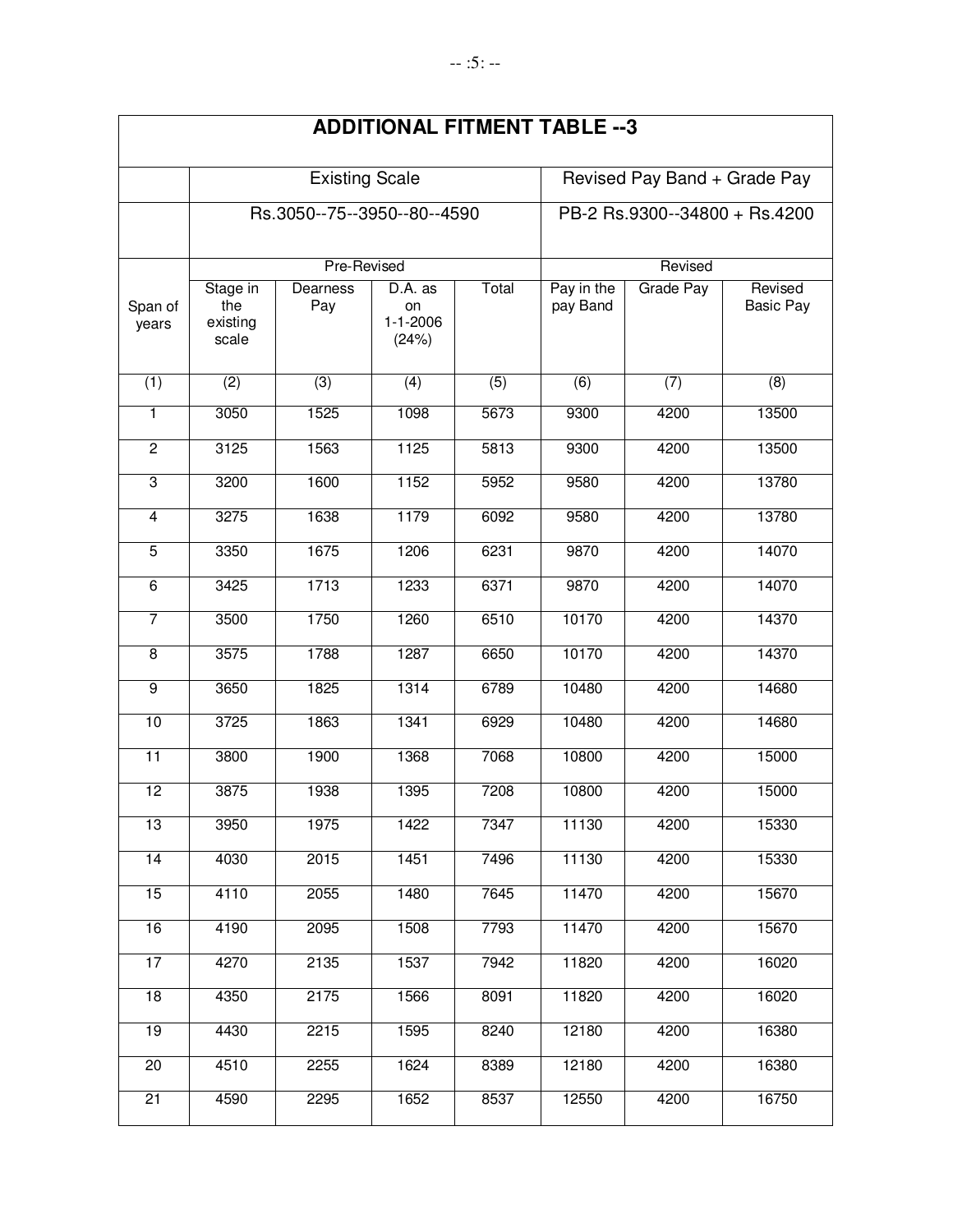|                         |                                      |                             |                                          |                  | <b>ADDITIONAL FITMENT TABLE --4</b> |           |                             |  |  |
|-------------------------|--------------------------------------|-----------------------------|------------------------------------------|------------------|-------------------------------------|-----------|-----------------------------|--|--|
|                         |                                      | <b>Existing Scale</b>       |                                          |                  | Revised Pay Band + Grade Pay        |           |                             |  |  |
|                         |                                      | Rs.3050--75--3950--80--4590 |                                          |                  | PB-2 Rs.9300--34800 + Rs.4400       |           |                             |  |  |
|                         |                                      | Pre-Revised                 |                                          |                  | Revised                             |           |                             |  |  |
| Span of<br>years        | Stage in<br>the<br>existing<br>scale | Dearness<br>Pay             | D.A. as<br>on<br>$1 - 1 - 2006$<br>(24%) | Total            | Pay in the<br>pay Band              | Grade Pay | Revised<br><b>Basic Pay</b> |  |  |
| (1)                     | $\overline{(2)}$                     | $\overline{(3)}$            | $\overline{(4)}$                         | $\overline{(5)}$ | $\overline{(6)}$                    | (7)       | (8)                         |  |  |
| 1                       | 3050                                 | 1525                        | 1098                                     | 5673             | 9300                                | 4400      | 13700                       |  |  |
| $\overline{2}$          | 3125                                 | 1563                        | 1125                                     | 5813             | 9300                                | 4400      | 13700                       |  |  |
| $\overline{3}$          | 3200                                 | 1600                        | 1152                                     | 5952             | 9580                                | 4400      | 13980                       |  |  |
| $\overline{4}$          | 3275                                 | 1638                        | 1179                                     | 6092             | 9580                                | 4400      | 13980                       |  |  |
| $\overline{5}$          | 3350                                 | 1675                        | 1206                                     | 6231             | 9870                                | 4400      | 14270                       |  |  |
| $\overline{6}$          | 3425                                 | 1713                        | 1233                                     | 6371             | 9870                                | 4400      | 14270                       |  |  |
| $\overline{7}$          | 3500                                 | 1750                        | 1260                                     | 6510             | 10170                               | 4400      | 14570                       |  |  |
| $\overline{\mathbf{8}}$ | 3575                                 | 1788                        | 1287                                     | 6650             | 10170                               | 4400      | 14570                       |  |  |
| $\overline{9}$          | 3650                                 | 1825                        | 1314                                     | 6789             | 10480                               | 4400      | 14880                       |  |  |
| 10                      | 3725                                 | 1863                        | 1341                                     | 6929             | 10480                               | 4400      | 14880                       |  |  |
| $\overline{11}$         | 3800                                 | 1900                        | 1368                                     | 7068             | 10800                               | 4400      | 15200                       |  |  |
| 12                      | 3875                                 | 1938                        | 1395                                     | 7208             | 10800                               | 4400      | 15200                       |  |  |
| 13                      | 3950                                 | 1975                        | 1422                                     | 7347             | 11130                               | 4400      | 15530                       |  |  |
| $\overline{14}$         | 4030                                 | 2015                        | 1451                                     | 7496             | 11130                               | 4400      | 15530                       |  |  |
| 15                      | 4110                                 | 2055                        | 1480                                     | 7645             | 11470                               | 4400      | 15870                       |  |  |
| 16                      | 4190                                 | 2095                        | 1508                                     | 7793             | 11470                               | 4400      | 15870                       |  |  |
| 17                      | 4270                                 | 2135                        | 1537                                     | 7942             | 11820                               | 4400      | 16220                       |  |  |
| 18                      | 4350                                 | 2175                        | 1566                                     | 8091             | 11820                               | 4400      | 16220                       |  |  |
| 19                      | 4430                                 | 2215                        | 1595                                     | 8240             | 12180                               | 4400      | 16580                       |  |  |
| 20                      | 4510                                 | 2255                        | 1624                                     | 8389             | 12180                               | 4400      | 16580                       |  |  |
| 21                      | 4590                                 | 2295                        | 1652                                     | 8537             | 12550                               | 4400      | 16950                       |  |  |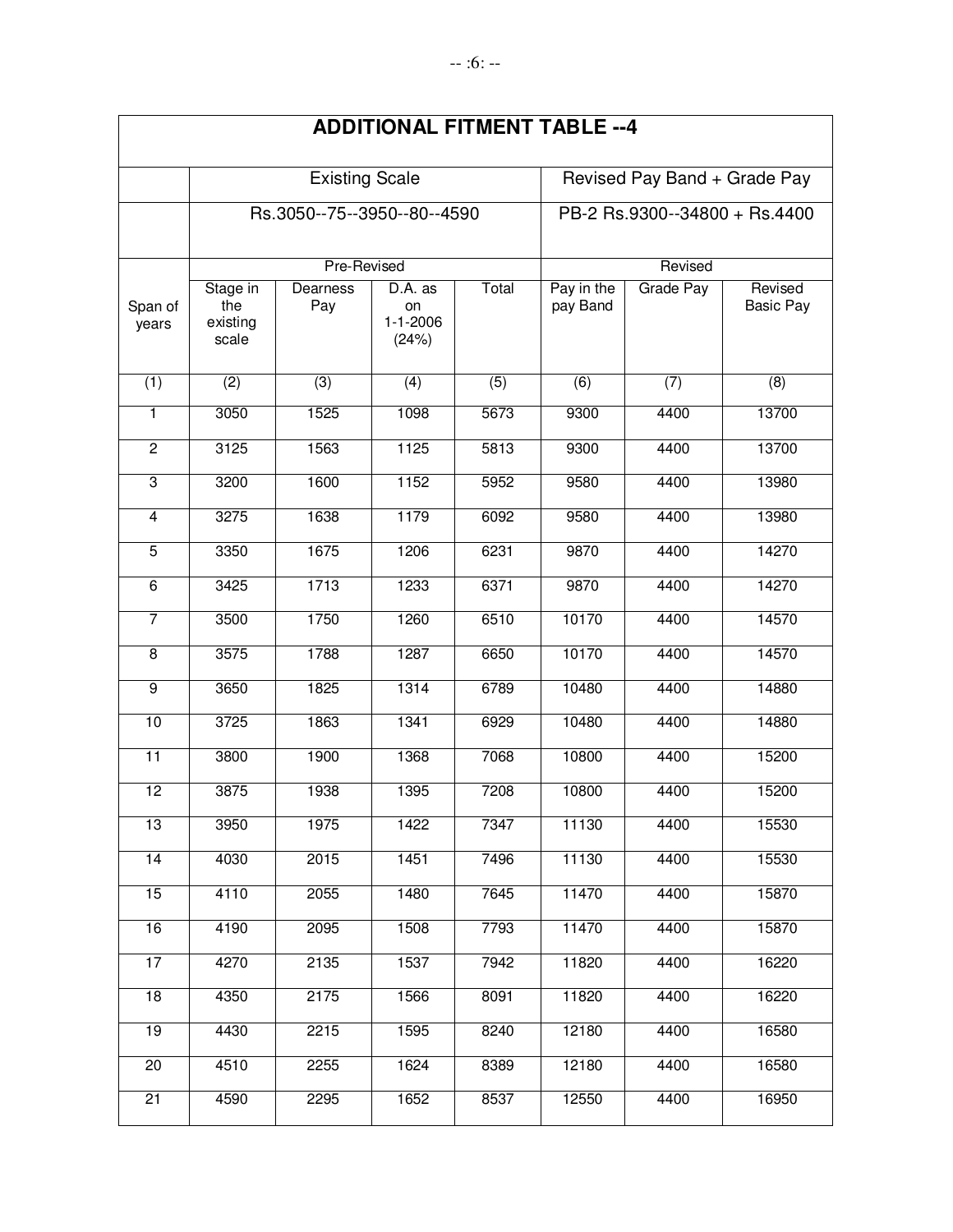|                         |                                      |                       |                                          |                  | <b>ADDITIONAL FITMENT TABLE -- 5</b> |           |                             |  |
|-------------------------|--------------------------------------|-----------------------|------------------------------------------|------------------|--------------------------------------|-----------|-----------------------------|--|
|                         |                                      | <b>Existing Scale</b> |                                          |                  | Revised Pay Band + Grade Pay         |           |                             |  |
|                         |                                      | Rs.4000--100--6000    |                                          |                  | PB-2 Rs.9300--34800 + Rs.4200        |           |                             |  |
|                         |                                      | Pre-Revised           |                                          |                  |                                      | Revised   |                             |  |
| Span of<br>years        | Stage in<br>the<br>existing<br>scale | Dearness<br>Pay       | D.A. as<br>on<br>$1 - 1 - 2006$<br>(24%) | Total            | Pay in the<br>pay Band               | Grade Pay | Revised<br><b>Basic Pay</b> |  |
| (1)                     | (2)                                  | $\overline{3)}$       | (4)                                      | $\overline{(5)}$ | (6)                                  | (7)       | (8)                         |  |
| 1                       | 4000                                 | 2000                  | 1440                                     | 7440             | 9300                                 | 4200      | 13500                       |  |
| $\overline{2}$          | 4100                                 | 2050                  | 1476                                     | 7626             | 9300                                 | 4200      | 13500                       |  |
| $\overline{3}$          | 4200                                 | 2100                  | 1512                                     | 7812             | 9580                                 | 4200      | 13780                       |  |
| $\overline{4}$          | 4300                                 | 2150                  | 1548                                     | 7998             | 9580                                 | 4200      | 13780                       |  |
| $\overline{5}$          | 4400                                 | 2200                  | 1584                                     | 8184             | 9870                                 | 4200      | 14070                       |  |
| $\overline{6}$          | 4500                                 | 2250                  | 1620                                     | 8370             | 9870                                 | 4200      | 14070                       |  |
| $\overline{7}$          | 4600                                 | 2300                  | 1656                                     | 8556             | 10170                                | 4200      | 14370                       |  |
| $\overline{\mathbf{8}}$ | 4700                                 | 2350                  | 1692                                     | 8742             | 10170                                | 4200      | 14370                       |  |
| $\overline{9}$          | 4800                                 | 2400                  | 1728                                     | 8928             | 10480                                | 4200      | 14680                       |  |
| 10                      | 4900                                 | 2450                  | 1764                                     | 9114             | 10480                                | 4200      | 14680                       |  |
| $\overline{11}$         | 5000                                 | 2500                  | 1800                                     | 9300             | 10800                                | 4200      | 15000                       |  |
| 12                      | 5100                                 | 2550                  | 1836                                     | 9486             | 10800                                | 4200      | 15000                       |  |
| 13                      | 5200                                 | 2600                  | 1872                                     | 9672             | 11130                                | 4200      | 15330                       |  |
| 14                      | 5300                                 | 2650                  | 1908                                     | 9858             | 11130                                | 4200      | 15330                       |  |
| 15                      | 5400                                 | 2700                  | 1944                                     | 10044            | 11470                                | 4200      | 15670                       |  |
| 16                      | 5500                                 | 2750                  | 1980                                     | 10230            | 11470                                | 4200      | 15670                       |  |
| 17                      | 5600                                 | 2800                  | 2016                                     | 10416            | 11820                                | 4200      | 16020                       |  |
| $\overline{18}$         | 5700                                 | 2850                  | 2052                                     | 10602            | 11820                                | 4200      | 16020                       |  |
| 19                      | 5800                                 | 2900                  | 2088                                     | 10788            | 12180                                | 4200      | 16380                       |  |
| 20                      | 5900                                 | 2950                  | 2124                                     | 10974            | 12180                                | 4200      | 16380                       |  |
| $\overline{21}$         | 6000                                 | 3000                  | 2160                                     | 11160            | 12550                                | 4200      | 16750                       |  |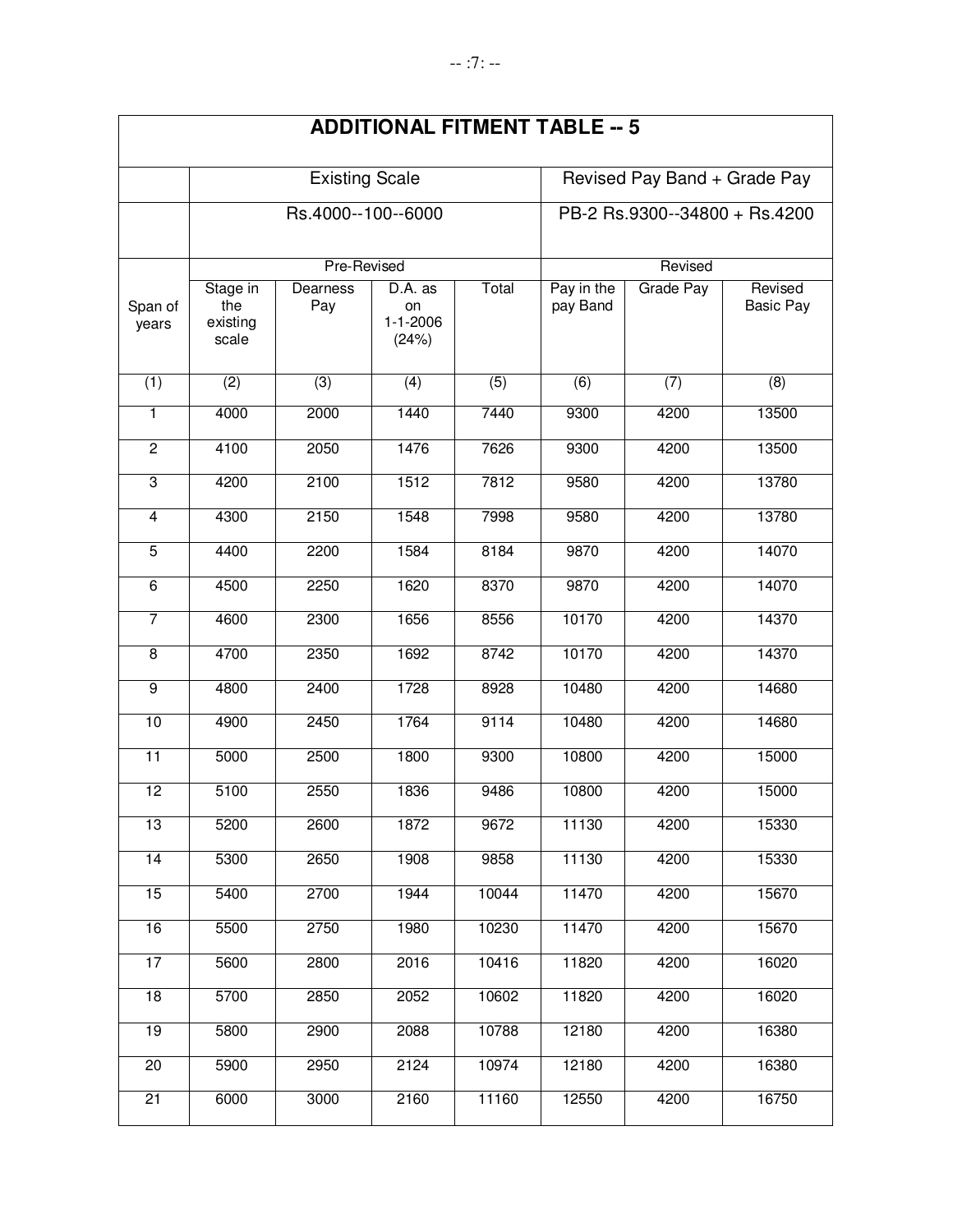|                  |                                      |                       |                                          |                  | <b>ADDITIONAL FITMENT TABLE -- 6</b> |                  |                             |  |
|------------------|--------------------------------------|-----------------------|------------------------------------------|------------------|--------------------------------------|------------------|-----------------------------|--|
|                  |                                      | <b>Existing Scale</b> |                                          |                  | Revised Pay Band + Grade Pay         |                  |                             |  |
|                  |                                      | Rs.4000--100--6000    |                                          |                  | PB-2 Rs.9300--34800 + Rs.4400        |                  |                             |  |
|                  |                                      | Pre-Revised           |                                          |                  |                                      | Revised          |                             |  |
| Span of<br>years | Stage in<br>the<br>existing<br>scale | Dearness<br>Pay       | D.A. as<br>on<br>$1 - 1 - 2006$<br>(24%) | Total            | Pay in the<br>pay Band               | <b>Grade Pay</b> | Revised<br><b>Basic Pay</b> |  |
| (1)              | (2)                                  | $\overline{(3)}$      | $\overline{(4)}$                         | $\overline{(5)}$ | $\overline{(6)}$                     | (7)              | (8)                         |  |
| $\mathbf{1}$     | 4000                                 | 2000                  | 1440                                     | 7440             | 9300                                 | 4400             | 13700                       |  |
| $\overline{2}$   | 4100                                 | 2050                  | 1476                                     | 7626             | 9300                                 | 4400             | 13700                       |  |
| $\overline{3}$   | 4200                                 | 2100                  | 1512                                     | 7812             | 9580                                 | 4400             | 13980                       |  |
| $\overline{4}$   | 4300                                 | 2150                  | 1548                                     | 7998             | 9580                                 | 4400             | 13980                       |  |
| 5                | 4400                                 | 2200                  | 1584                                     | 8184             | 9870                                 | 4400             | 14270                       |  |
| $\overline{6}$   | 4500                                 | 2250                  | 1620                                     | 8370             | 9870                                 | 4400             | 14270                       |  |
| $\overline{7}$   | 4600                                 | 2300                  | 1656                                     | 8556             | 10170                                | 4400             | 14570                       |  |
| $\overline{8}$   | 4700                                 | 2350                  | 1692                                     | 8742             | 10170                                | 4400             | 14570                       |  |
| $\overline{9}$   | 4800                                 | 2400                  | 1728                                     | 8928             | 10480                                | 4400             | 14880                       |  |
| 10               | 4900                                 | 2450                  | 1764                                     | 9114             | 10480                                | 4400             | 14880                       |  |
| $\overline{11}$  | 5000                                 | 2500                  | 1800                                     | 9300             | 10800                                | 4400             | 15200                       |  |
| 12               | 5100                                 | 2550                  | 1836                                     | 9486             | 10800                                | 4400             | 15200                       |  |
| 13               | 5200                                 | 2600                  | 1872                                     | 9672             | 11130                                | 4400             | 15530                       |  |
| 14               | 5300                                 | 2650                  | 1908                                     | 9858             | 11130                                | 4400             | 15530                       |  |
| 15               | 5400                                 | 2700                  | 1944                                     | 10044            | 11470                                | 4400             | 15870                       |  |
| 16               | 5500                                 | 2750                  | 1980                                     | 10230            | 11470                                | 4400             | 15870                       |  |
| 17               | 5600                                 | 2800                  | 2016                                     | 10416            | 11820                                | 4400             | 16220                       |  |
| $\overline{18}$  | 5700                                 | 2850                  | 2052                                     | 10602            | 11820                                | 4400             | 16220                       |  |
| 19               | 5800                                 | 2900                  | 2088                                     | 10788            | 12180                                | 4400             | 16580                       |  |
| 20               | 5900                                 | 2950                  | 2124                                     | 10974            | 12180                                | 4400             | 16580                       |  |
| 21               | 6000                                 | 3000                  | 2160                                     | 11160            | 12550                                | 4400             | 16950                       |  |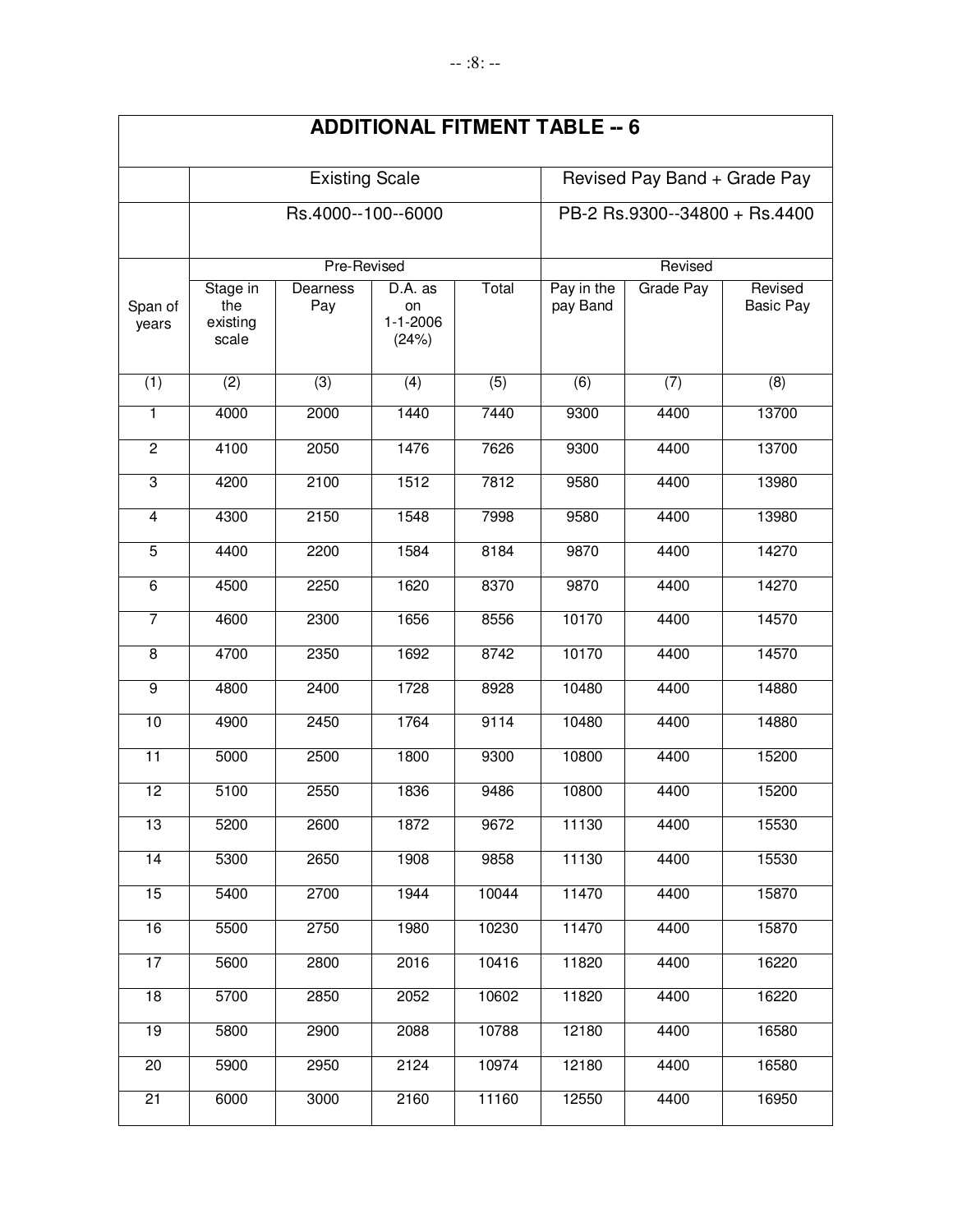|                  |                                      |                       |                                          |                  | <b>ADDITIONAL FITMENT TABLE -- 7</b> |                  |                             |  |
|------------------|--------------------------------------|-----------------------|------------------------------------------|------------------|--------------------------------------|------------------|-----------------------------|--|
|                  |                                      | <b>Existing Scale</b> |                                          |                  | Revised Pay Band + Grade Pay         |                  |                             |  |
|                  |                                      | Rs.4000--100--6000    |                                          |                  | PB-2 Rs.9300--34800 + Rs.4500        |                  |                             |  |
|                  |                                      | Pre-Revised           |                                          |                  |                                      | Revised          |                             |  |
| Span of<br>years | Stage in<br>the<br>existing<br>scale | Dearness<br>Pay       | D.A. as<br>on<br>$1 - 1 - 2006$<br>(24%) | Total            | Pay in the<br>pay Band               | <b>Grade Pay</b> | Revised<br><b>Basic Pay</b> |  |
| (1)              | (2)                                  | $\overline{(3)}$      | $\overline{(4)}$                         | $\overline{(5)}$ | $\overline{(6)}$                     | (7)              | (8)                         |  |
| $\mathbf{1}$     | 4000                                 | 2000                  | 1440                                     | 7440             | 9300                                 | 4500             | 13800                       |  |
| $\overline{2}$   | 4100                                 | 2050                  | 1476                                     | 7626             | 9300                                 | 4500             | 13800                       |  |
| $\overline{3}$   | 4200                                 | 2100                  | 1512                                     | 7812             | 9580                                 | 4500             | 14080                       |  |
| $\overline{4}$   | 4300                                 | 2150                  | 1548                                     | 7998             | 9580                                 | 4500             | 14080                       |  |
| 5                | 4400                                 | 2200                  | 1584                                     | 8184             | 9870                                 | 4500             | 14370                       |  |
| $\overline{6}$   | 4500                                 | 2250                  | 1620                                     | 8370             | 9870                                 | 4500             | 14370                       |  |
| $\overline{7}$   | 4600                                 | 2300                  | 1656                                     | 8556             | 10170                                | 4500             | 14670                       |  |
| $\overline{8}$   | 4700                                 | 2350                  | 1692                                     | 8742             | 10170                                | 4500             | 14670                       |  |
| $\overline{9}$   | 4800                                 | 2400                  | 1728                                     | 8928             | 10480                                | 4500             | 14980                       |  |
| 10               | 4900                                 | 2450                  | 1764                                     | 9114             | 10480                                | 4500             | 14980                       |  |
| $\overline{11}$  | 5000                                 | 2500                  | 1800                                     | 9300             | 10800                                | 4500             | 15300                       |  |
| 12               | 5100                                 | 2550                  | 1836                                     | 9486             | 10800                                | 4500             | 15300                       |  |
| 13               | 5200                                 | 2600                  | 1872                                     | 9672             | 11130                                | 4500             | 15630                       |  |
| 14               | 5300                                 | 2650                  | 1908                                     | 9858             | 11130                                | 4500             | 15630                       |  |
| 15               | 5400                                 | 2700                  | 1944                                     | 10044            | 11470                                | 4500             | 15970                       |  |
| 16               | 5500                                 | 2750                  | 1980                                     | 10230            | 11470                                | 4500             | 15970                       |  |
| 17               | 5600                                 | 2800                  | 2016                                     | 10416            | 11820                                | 4500             | 16320                       |  |
| $\overline{18}$  | 5700                                 | 2850                  | 2052                                     | 10602            | 11820                                | 4500             | 16320                       |  |
| 19               | 5800                                 | 2900                  | 2088                                     | 10788            | 12180                                | 4500             | 16680                       |  |
| 20               | 5900                                 | 2950                  | 2124                                     | 10974            | 12180                                | 4500             | 16680                       |  |
| 21               | 6000                                 | 3000                  | 2160                                     | 11160            | 12550                                | 4500             | 17050                       |  |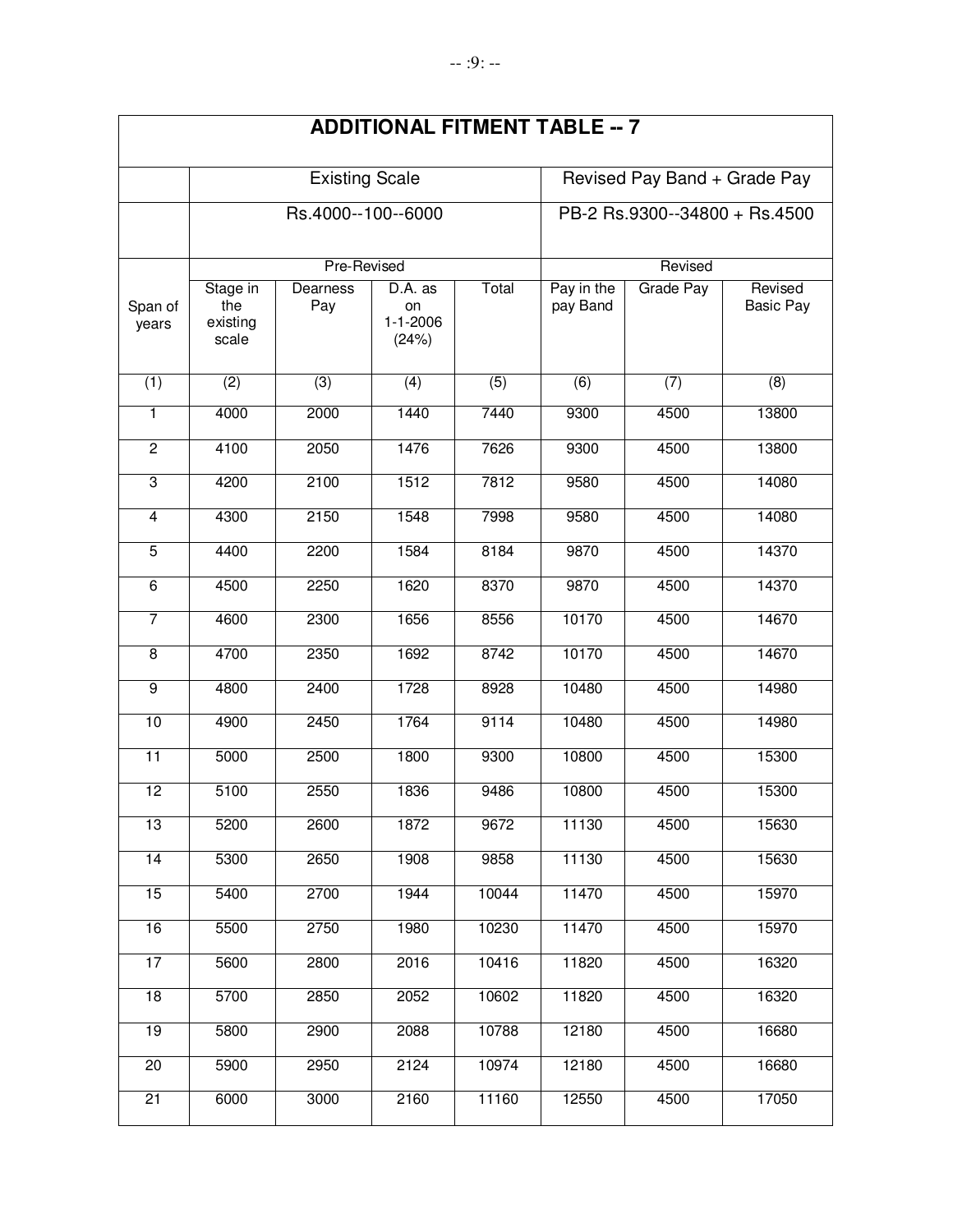|                  |                                      |                       |                                          |                               | <b>ADDITIONAL FITMENT TABLE -- 8</b> |                  |                             |  |
|------------------|--------------------------------------|-----------------------|------------------------------------------|-------------------------------|--------------------------------------|------------------|-----------------------------|--|
|                  |                                      | <b>Existing Scale</b> |                                          |                               | Revised Pay Band + Grade Pay         |                  |                             |  |
|                  |                                      | Rs.4000--100--6000    |                                          | PB-2 Rs.9300--34800 + Rs.4600 |                                      |                  |                             |  |
|                  |                                      | Pre-Revised           |                                          |                               |                                      |                  |                             |  |
| Span of<br>years | Stage in<br>the<br>existing<br>scale | Dearness<br>Pay       | D.A. as<br>on<br>$1 - 1 - 2006$<br>(24%) | Total                         | Pay in the<br>pay Band               | <b>Grade Pay</b> | Revised<br><b>Basic Pay</b> |  |
| (1)              | $\overline{(2)}$                     | $\overline{3)}$       | (4)                                      | $\overline{(5)}$              | $\overline{(6)}$                     | (7)              | (8)                         |  |
| 1                | 4000                                 | 2000                  | 1440                                     | 7440                          | 9300                                 | 4600             | 13900                       |  |
| $\overline{2}$   | 4100                                 | 2050                  | 1476                                     | 7626                          | 9300                                 | 4600             | 13900                       |  |
| $\overline{3}$   | 4200                                 | 2100                  | 1512                                     | 7812                          | 9580                                 | 4600             | 14180                       |  |
| $\overline{4}$   | 4300                                 | 2150                  | 1548                                     | 7998                          | 9580                                 | 4600             | 14180                       |  |
| $\overline{5}$   | 4400                                 | 2200                  | 1584                                     | 8184                          | 9870                                 | 4600             | 14470                       |  |
| $\overline{6}$   | 4500                                 | 2250                  | 1620                                     | 8370                          | 9870                                 | 4600             | 14470                       |  |
| $\overline{7}$   | 4600                                 | 2300                  | 1656                                     | 8556                          | 10170                                | 4600             | 14770                       |  |
| $\overline{8}$   | 4700                                 | 2350                  | 1692                                     | 8742                          | 10170                                | 4600             | 14770                       |  |
| g                | 4800                                 | 2400                  | 1728                                     | 8928                          | 10480                                | 4600             | 15080                       |  |
| 10               | 4900                                 | 2450                  | 1764                                     | 9114                          | 10480                                | 4600             | 15080                       |  |
| 11               | 5000                                 | 2500                  | 1800                                     | 9300                          | 10800                                | 4600             | 15400                       |  |
| $\overline{12}$  | 5100                                 | 2550                  | 1836                                     | 9486                          | 10800                                | 4600             | 15400                       |  |
| 13               | 5200                                 | 2600                  | 1872                                     | 9672                          | 11130                                | 4600             | 15730                       |  |
| 14               | 5300                                 | 2650                  | 1908                                     | 9858                          | 11130                                | 4600             | 15730                       |  |
| 15               | 5400                                 | 2700                  | 1944                                     | 10044                         | 11470                                | 4600             | 16070                       |  |
| 16               | 5500                                 | 2750                  | 1980                                     | 10230                         | 11470                                | 4600             | 16070                       |  |
| 17               | 5600                                 | 2800                  | 2016                                     | 10416                         | 11820                                | 4600             | 16420                       |  |
| $\overline{18}$  | 5700                                 | 2850                  | 2052                                     | 10602                         | 11820                                | 4600             | 16420                       |  |
| $\overline{19}$  | 5800                                 | 2900                  | 2088                                     | 10788                         | 12180                                | 4600             | 16780                       |  |
| 20               | 5900                                 | 2950                  | 2124                                     | 10974                         | 12180                                | 4600             | 16780                       |  |
| 21               | 6000                                 | 3000                  | 2160                                     | 11160                         | 12550                                | 4600             | 17150                       |  |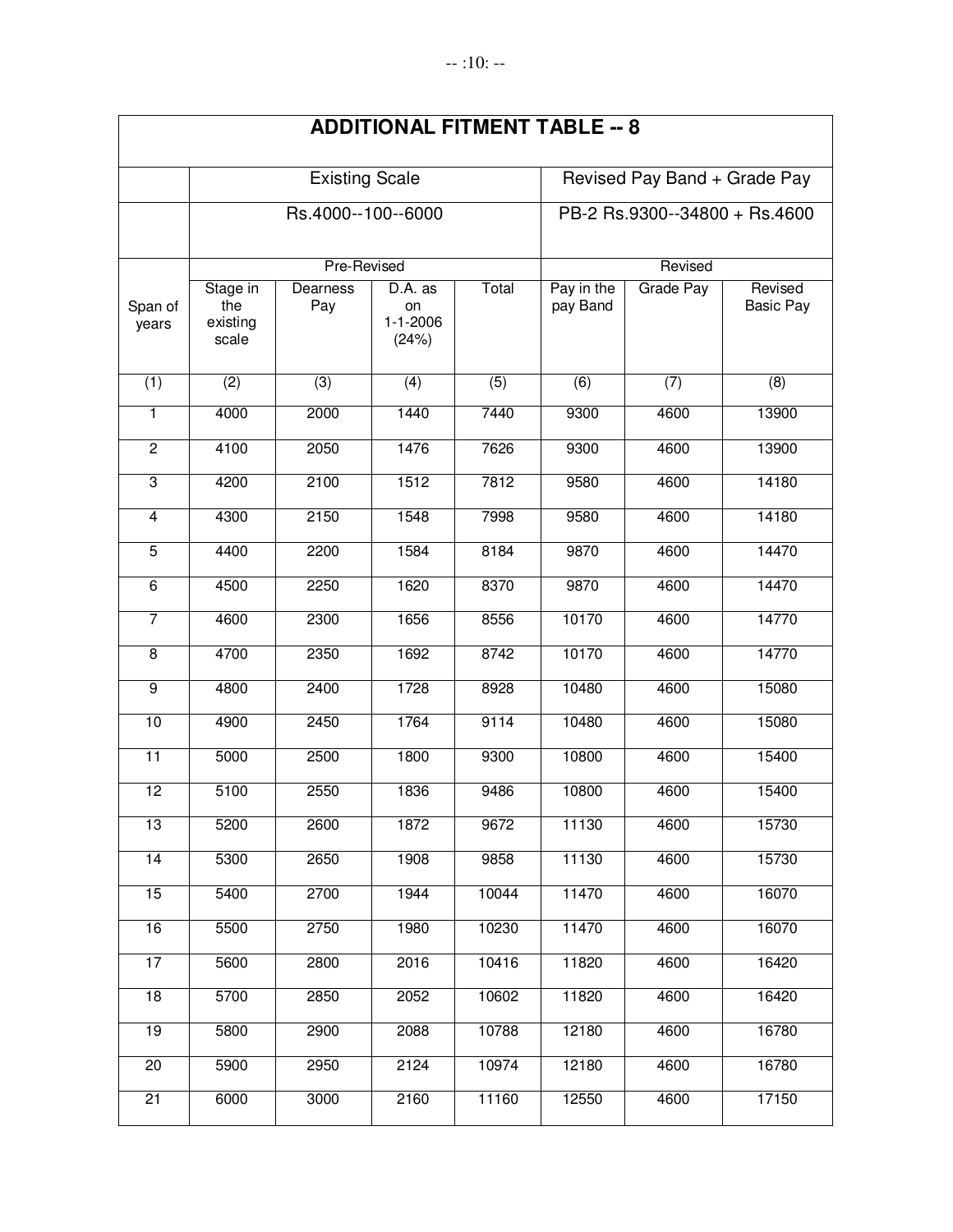|                  |                                      |                       |                                          |                               | <b>ADDITIONAL FITMENT TABLE -- 9</b> |                  |                             |  |
|------------------|--------------------------------------|-----------------------|------------------------------------------|-------------------------------|--------------------------------------|------------------|-----------------------------|--|
|                  |                                      | <b>Existing Scale</b> |                                          |                               | Revised Pay Band + Grade Pay         |                  |                             |  |
|                  |                                      | Rs.4500--125--7000    |                                          | PB-2 Rs.9300--34800 + Rs.4200 |                                      |                  |                             |  |
|                  |                                      | Pre-Revised           |                                          |                               |                                      | Revised          |                             |  |
| Span of<br>years | Stage in<br>the<br>existing<br>scale | Dearness<br>Pay       | D.A. as<br>on<br>$1 - 1 - 2006$<br>(24%) | Total                         | Pay in the<br>pay Band               | <b>Grade Pay</b> | Revised<br><b>Basic Pay</b> |  |
| (1)              | $\overline{(2)}$                     | $\overline{3)}$       | (4)                                      | $\overline{(5)}$              | $\overline{(6)}$                     | (7)              | (8)                         |  |
| 1                | 4500                                 | 2250                  | 1620                                     | 8370                          | 9300                                 | 4200             | 13500                       |  |
| $\overline{2}$   | 4625                                 | 2313                  | 1665                                     | 8603                          | 9300                                 | 4200             | 13500                       |  |
| $\overline{3}$   | 4750                                 | 2375                  | 1710                                     | 8835                          | 9580                                 | 4200             | 13780                       |  |
| $\overline{4}$   | 4875                                 | 2438                  | 1755                                     | 9068                          | 9580                                 | 4200             | 13780                       |  |
| $\overline{5}$   | 5000                                 | 2500                  | 1800                                     | 9300                          | 9870                                 | 4200             | 14070                       |  |
| $\overline{6}$   | 5125                                 | 2563                  | 1845                                     | 9533                          | 9870                                 | 4200             | 14070                       |  |
| $\overline{7}$   | 5250                                 | 2625                  | 1890                                     | 9765                          | 10170                                | 4200             | 14370                       |  |
| $\overline{8}$   | 5375                                 | 2688                  | 1935                                     | 9998                          | 10170                                | 4200             | 14370                       |  |
| 9                | 5500                                 | 2750                  | 1980                                     | 10230                         | 10480                                | 4200             | 14680                       |  |
| 10               | 5625                                 | 2813                  | 2025                                     | 10463                         | 10480                                | 4200             | 14680                       |  |
| 11               | 5750                                 | 2875                  | 2070                                     | 10695                         | 10700                                | 4200             | 14900                       |  |
| $\overline{12}$  | 5875                                 | 2938                  | 2115                                     | 10928                         | 10930                                | 4200             | 15130                       |  |
| 13               | 6000                                 | 3000                  | 2160                                     | 11160                         | 11160                                | 4200             | 15360                       |  |
| 14               | 6125                                 | 3063                  | 2205                                     | 11393                         | 11400                                | 4200             | 15600                       |  |
| 15               | 6250                                 | 3125                  | 2250                                     | 11625                         | 11630                                | 4200             | 15830                       |  |
| 16               | 6375                                 | 3188                  | 2295                                     | 11858                         | 11860                                | 4200             | 16060                       |  |
| 17               | 6500                                 | 3250                  | 2340                                     | 12090                         | 12090                                | 4200             | 16290                       |  |
| $\overline{18}$  | 6625                                 | 3313                  | 2385                                     | 12323                         | 12330                                | 4200             | 16530                       |  |
| $\overline{19}$  | 6750                                 | 3375                  | 2430                                     | 12555                         | 12560                                | 4200             | 16760                       |  |
| 20               | 6875                                 | 3438                  | 2475                                     | 12788                         | 12790                                | 4200             | 16990                       |  |
| 21               | 7000                                 | 3500                  | 2520                                     | 13020                         | 13020                                | 4200             | 17220                       |  |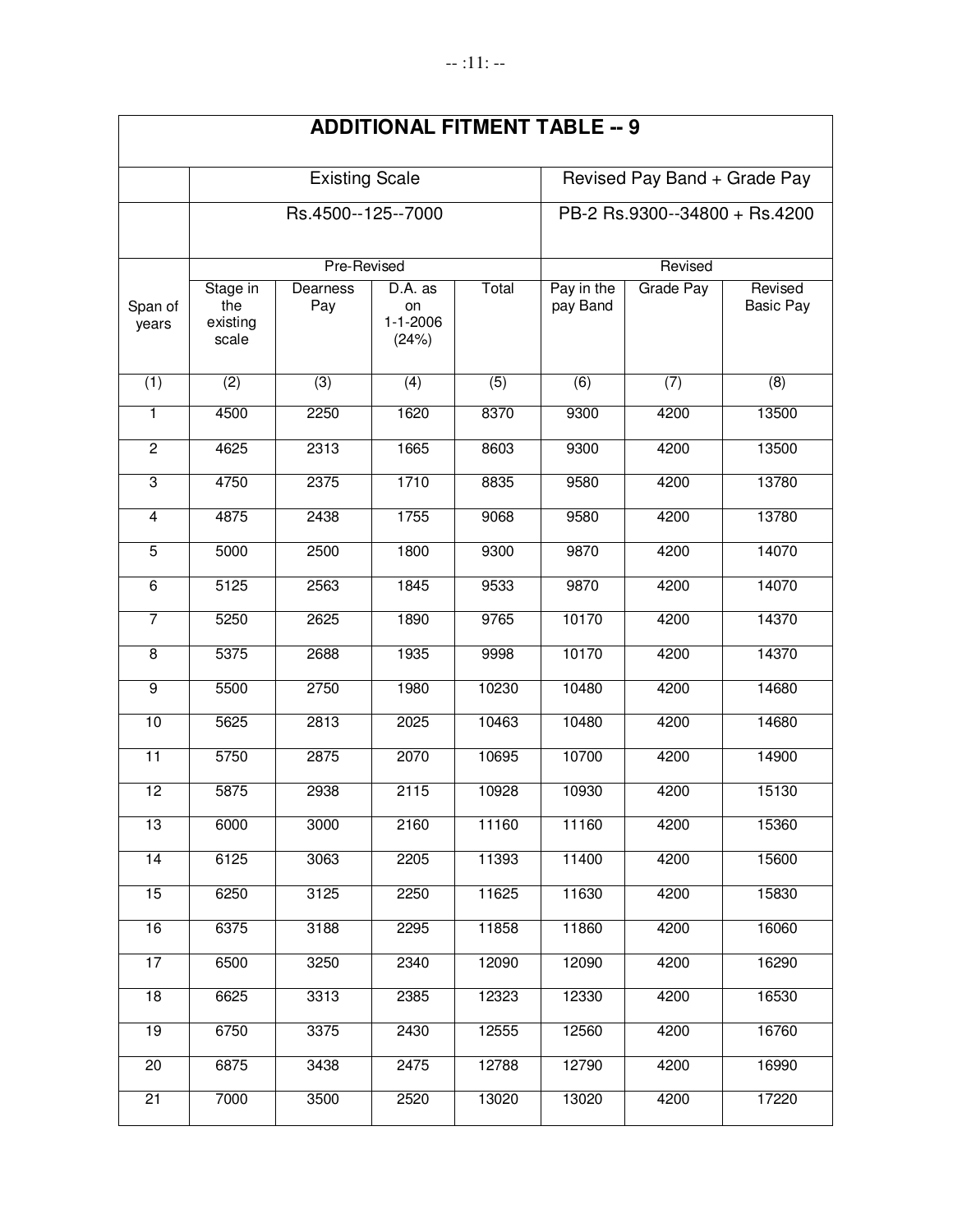|                  |                                      |                       |                                          |                               | <b>ADDITIONAL FITMENT TABLE -- 10</b> |                  |                             |  |
|------------------|--------------------------------------|-----------------------|------------------------------------------|-------------------------------|---------------------------------------|------------------|-----------------------------|--|
|                  |                                      | <b>Existing Scale</b> |                                          |                               | Revised Pay Band + Grade Pay          |                  |                             |  |
|                  |                                      | Rs.4500--125--7000    |                                          | PB-2 Rs.9300--34800 + Rs.4400 |                                       |                  |                             |  |
|                  |                                      | Pre-Revised           |                                          |                               |                                       | Revised          |                             |  |
| Span of<br>years | Stage in<br>the<br>existing<br>scale | Dearness<br>Pay       | D.A. as<br>on<br>$1 - 1 - 2006$<br>(24%) | Total                         | Pay in the<br>pay Band                | <b>Grade Pay</b> | Revised<br><b>Basic Pay</b> |  |
| (1)              | (2)                                  | $\overline{(3)}$      | $\overline{(4)}$                         | $\overline{(5)}$              | $\overline{(6)}$                      | (7)              | (8)                         |  |
| $\overline{1}$   | 4500                                 | 2250                  | 1620                                     | 8370                          | 9300                                  | 4400             | 13700                       |  |
| $\overline{2}$   | 4625                                 | 2313                  | 1665                                     | 8603                          | 9300                                  | 4400             | 13700                       |  |
| $\overline{3}$   | 4750                                 | 2375                  | 1710                                     | 8835                          | 9580                                  | 4400             | 13980                       |  |
| $\overline{4}$   | 4875                                 | 2438                  | 1755                                     | 9068                          | 9580                                  | 4400             | 13980                       |  |
| $\overline{5}$   | 5000                                 | 2500                  | 1800                                     | 9300                          | 9870                                  | 4400             | 14270                       |  |
| $\overline{6}$   | 5125                                 | 2563                  | 1845                                     | 9533                          | 9870                                  | 4400             | 14270                       |  |
| $\overline{7}$   | 5250                                 | 2625                  | 1890                                     | 9765                          | 10170                                 | 4400             | 14570                       |  |
| $\overline{8}$   | 5375                                 | 2688                  | 1935                                     | 9998                          | 10170                                 | 4400             | 14570                       |  |
| $\overline{9}$   | 5500                                 | 2750                  | 1980                                     | 10230                         | 10480                                 | 4400             | 14880                       |  |
| 10               | 5625                                 | 2813                  | 2025                                     | 10463                         | 10480                                 | 4400             | 14880                       |  |
| 11               | 5750                                 | 2875                  | 2070                                     | 10695                         | 10700                                 | 4400             | 15100                       |  |
| $\overline{12}$  | 5875                                 | 2938                  | 2115                                     | 10928                         | 10930                                 | 4400             | 15330                       |  |
| 13               | 6000                                 | 3000                  | 2160                                     | 11160                         | 11160                                 | 4400             | 15560                       |  |
| 14               | 6125                                 | 3063                  | 2205                                     | 11393                         | 11400                                 | 4400             | 15800                       |  |
| 15               | 6250                                 | 3125                  | 2250                                     | 11625                         | 11630                                 | 4400             | 16030                       |  |
| 16               | 6375                                 | 3188                  | 2295                                     | 11858                         | 11860                                 | 4400             | 16260                       |  |
| 17               | 6500                                 | 3250                  | 2340                                     | 12090                         | 12090                                 | 4400             | 16490                       |  |
| $\overline{18}$  | 6625                                 | 3313                  | 2385                                     | 12323                         | 12330                                 | 4400             | 16730                       |  |
| $\overline{19}$  | 6750                                 | 3375                  | 2430                                     | 12555                         | 12560                                 | 4400             | 16960                       |  |
| 20               | 6875                                 | 3438                  | 2475                                     | 12788                         | 12790                                 | 4400             | 17190                       |  |
| 21               | 7000                                 | 3500                  | 2520                                     | 13020                         | 13020                                 | 4400             | 17420                       |  |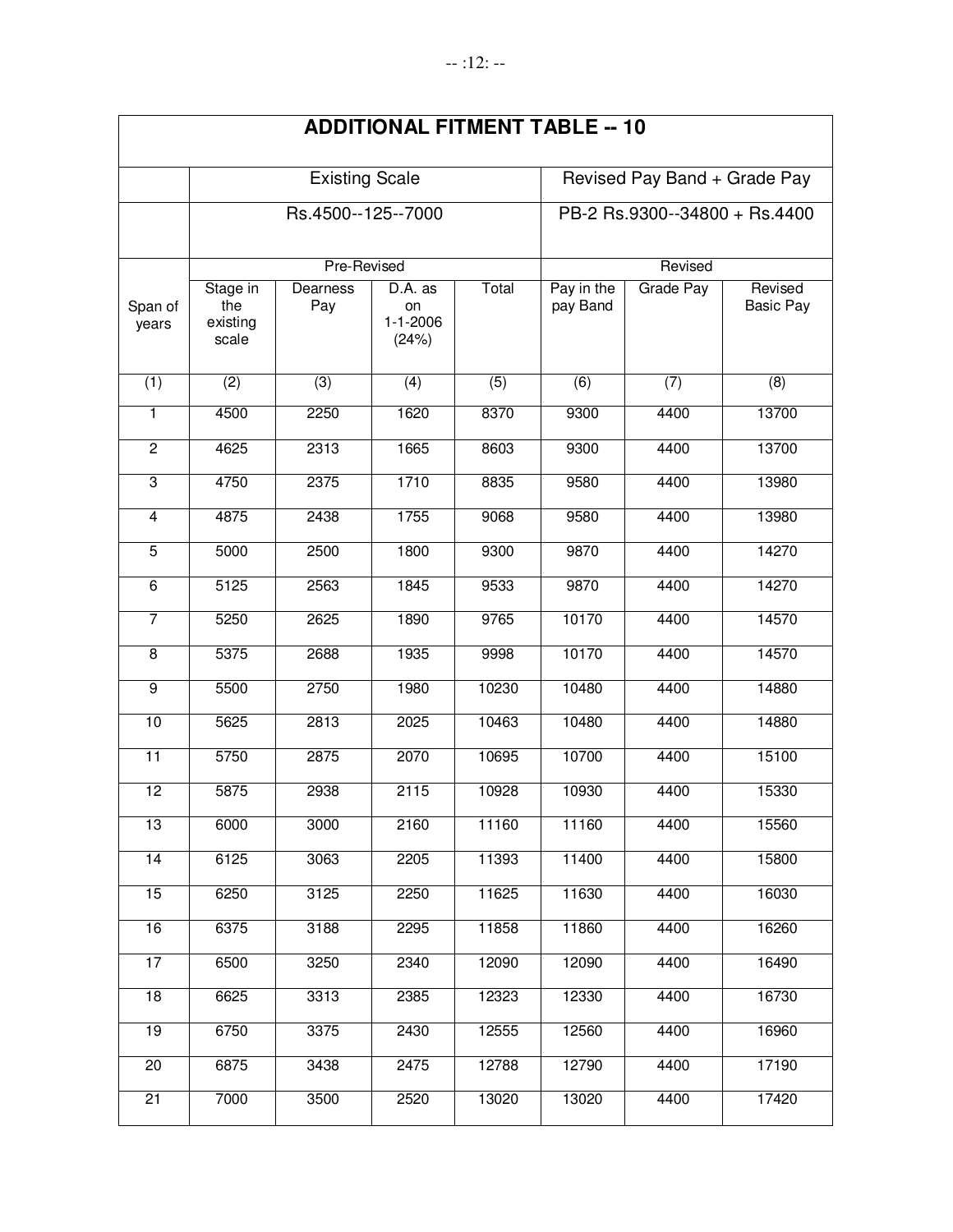|                  |                                      |                       |                                          |                               | <b>ADDITIONAL FITMENT TABLE -- 11</b> |                  |                             |  |
|------------------|--------------------------------------|-----------------------|------------------------------------------|-------------------------------|---------------------------------------|------------------|-----------------------------|--|
|                  |                                      | <b>Existing Scale</b> |                                          |                               | Revised Pay Band + Grade Pay          |                  |                             |  |
|                  |                                      | Rs.4500--125--7000    |                                          | PB-2 Rs.9300--34800 + Rs.4600 |                                       |                  |                             |  |
|                  |                                      | Pre-Revised           |                                          |                               |                                       |                  |                             |  |
| Span of<br>years | Stage in<br>the<br>existing<br>scale | Dearness<br>Pay       | D.A. as<br>on<br>$1 - 1 - 2006$<br>(24%) | Total                         | Pay in the<br>pay Band                | <b>Grade Pay</b> | Revised<br><b>Basic Pay</b> |  |
| (1)              | (2)                                  | $\overline{(3)}$      | $\overline{(4)}$                         | $\overline{(5)}$              | $\overline{(6)}$                      | (7)              | (8)                         |  |
| $\overline{1}$   | 4500                                 | 2250                  | 1620                                     | 8370                          | 9300                                  | 4600             | 13900                       |  |
| $\overline{2}$   | 4625                                 | 2313                  | 1665                                     | 8603                          | 9300                                  | 4600             | 13900                       |  |
| $\overline{3}$   | 4750                                 | 2375                  | 1710                                     | 8835                          | 9580                                  | 4600             | 14180                       |  |
| $\overline{4}$   | 4875                                 | 2438                  | 1755                                     | 9068                          | 9580                                  | 4600             | 14180                       |  |
| $\overline{5}$   | 5000                                 | 2500                  | 1800                                     | 9300                          | 9870                                  | 4600             | 14470                       |  |
| $\overline{6}$   | 5125                                 | 2563                  | 1845                                     | 9533                          | 9870                                  | 4600             | 14470                       |  |
| $\overline{7}$   | 5250                                 | 2625                  | 1890                                     | 9765                          | 10170                                 | 4600             | 14770                       |  |
| $\overline{8}$   | 5375                                 | 2688                  | 1935                                     | 9998                          | 10170                                 | 4600             | 14770                       |  |
| $\overline{9}$   | 5500                                 | 2750                  | 1980                                     | 10230                         | 10480                                 | 4600             | 15080                       |  |
| 10               | 5625                                 | 2813                  | 2025                                     | 10463                         | 10480                                 | 4600             | 15080                       |  |
| 11               | 5750                                 | 2875                  | 2070                                     | 10695                         | 10700                                 | 4600             | 15300                       |  |
| $\overline{12}$  | 5875                                 | 2938                  | 2115                                     | 10928                         | 10930                                 | 4600             | 15530                       |  |
| 13               | 6000                                 | 3000                  | 2160                                     | 11160                         | 11160                                 | 4600             | 15760                       |  |
| 14               | 6125                                 | 3063                  | 2205                                     | 11393                         | 11400                                 | 4600             | 16000                       |  |
| 15               | 6250                                 | 3125                  | 2250                                     | 11625                         | 11630                                 | 4600             | 16230                       |  |
| 16               | 6375                                 | 3188                  | 2295                                     | 11858                         | 11860                                 | 4600             | 16460                       |  |
| 17               | 6500                                 | 3250                  | 2340                                     | 12090                         | 12090                                 | 4600             | 16690                       |  |
| $\overline{18}$  | 6625                                 | 3313                  | 2385                                     | 12323                         | 12330                                 | 4600             | 16930                       |  |
| 19               | 6750                                 | 3375                  | 2430                                     | 12555                         | 12560                                 | 4600             | 17160                       |  |
| 20               | 6875                                 | 3438                  | 2475                                     | 12788                         | 12790                                 | 4600             | 17390                       |  |
| 21               | 7000                                 | 3500                  | 2520                                     | 13020                         | 13020                                 | 4600             | 17620                       |  |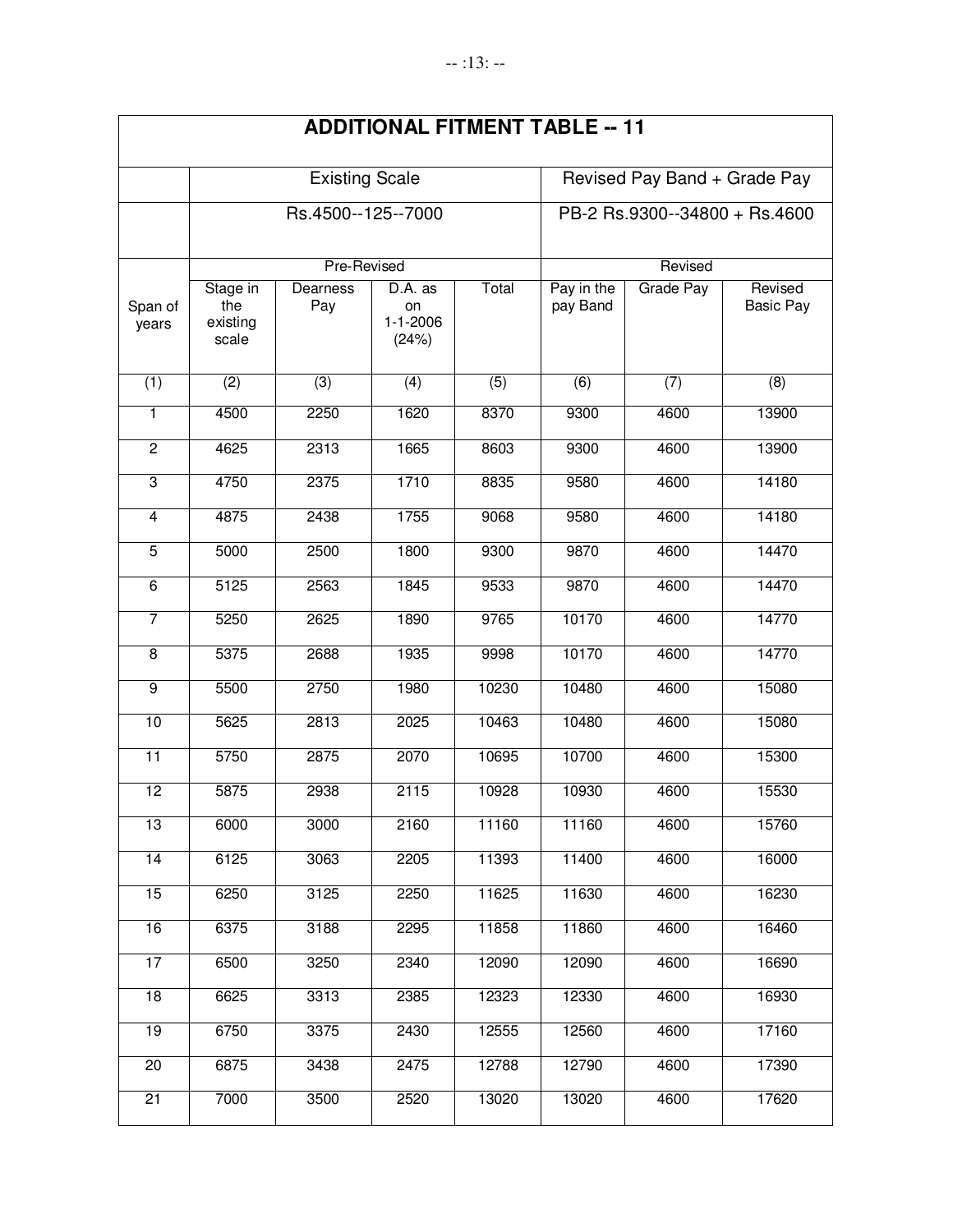|                  |                                      | <b>Existing Scale</b>  |                                                        |                               | Revised Pay Band + Grade Pay |           |                             |  |
|------------------|--------------------------------------|------------------------|--------------------------------------------------------|-------------------------------|------------------------------|-----------|-----------------------------|--|
|                  |                                      | Rs.5300--150--8300     |                                                        | PB-2 Rs.9300--34800 + Rs.4600 |                              |           |                             |  |
|                  |                                      | Pre-Revised            |                                                        |                               |                              | Revised   |                             |  |
| Span of<br>years | Stage in<br>the<br>existing<br>scale | <b>Dearness</b><br>Pay | $\overline{D.A}$ . as<br>on<br>$1 - 1 - 2006$<br>(24%) | Total                         | Pay in the<br>pay Band       | Grade Pay | Revised<br><b>Basic Pay</b> |  |
| (1)              | (2)                                  | $\overline{3)}$        | (4)                                                    | (5)                           | $\overline{(6)}$             | (7)       | (8)                         |  |
| 1                | 5300                                 | 2650                   | 1908                                                   | 9858                          | 9860                         | 4600      | 14460                       |  |
| $\overline{2}$   | 5450                                 | 2725                   | 1962                                                   | 10137                         | 10140                        | 4600      | 14740                       |  |
| $\overline{3}$   | 5600                                 | 2800                   | 2016                                                   | 10416                         | 10420                        | 4600      | 15020                       |  |
| $\overline{4}$   | 5750                                 | 2875                   | 2070                                                   | 10695                         | 10700                        | 4600      | 15300                       |  |
| $\overline{5}$   | 5900                                 | 2950                   | 2124                                                   | 10974                         | 10980                        | 4600      | 15580                       |  |
| $\overline{6}$   | 6050                                 | 3025                   | 2178                                                   | 11253                         | 11260                        | 4600      | 15860                       |  |
| $\overline{7}$   | 6200                                 | 3100                   | 2232                                                   | 11532                         | 11540                        | 4600      | 16140                       |  |
| 8                | 6350                                 | 3175                   | 2286                                                   | 11811                         | 11820                        | 4600      | 16420                       |  |
| $\overline{9}$   | 6500                                 | 3250                   | 2340                                                   | 12090                         | 12090                        | 4600      | 16690                       |  |
| 10               | 6650                                 | 3325                   | 2394                                                   | 12369                         | 12370                        | 4600      | 16970                       |  |
| $\overline{11}$  | 6800                                 | 3400                   | 2448                                                   | 12648                         | 12650                        | 4600      | 17250                       |  |
| 12               | 6950                                 | 3475                   | 2502                                                   | 12927                         | 12930                        | 4600      | 17530                       |  |
| $\overline{13}$  | 7100                                 | 3550                   | 2556                                                   | 13206                         | 13210                        | 4600      | 17810                       |  |
| 14               | 7250                                 | 3625                   | 2610                                                   | 13485                         | 13490                        | 4600      | 18090                       |  |
| 15               | 7400                                 | 3700                   | 2664                                                   | 13764                         | 13770                        | 4600      | 18370                       |  |
| 16               | 7550                                 | 3775                   | 2718                                                   | 14043                         | 14050                        | 4600      | 18650                       |  |
| 17               | 7700                                 | 3850                   | 2772                                                   | 14322                         | 14330                        | 4600      | 18930                       |  |
| $\overline{18}$  | 7850                                 | 3925                   | 2826                                                   | 14601                         | 14610                        | 4600      | 19210                       |  |
| 19               | 8000                                 | 4000                   | 2880                                                   | 14880                         | 14880                        | 4600      | 19480                       |  |
| 20               | 8150                                 | 4075                   | 2934                                                   | 15159                         | 15160                        | 4600      | 19760                       |  |
| 21               | 8300                                 | 4150                   | 2988                                                   | 15438                         | 15440                        | 4600      | 20040                       |  |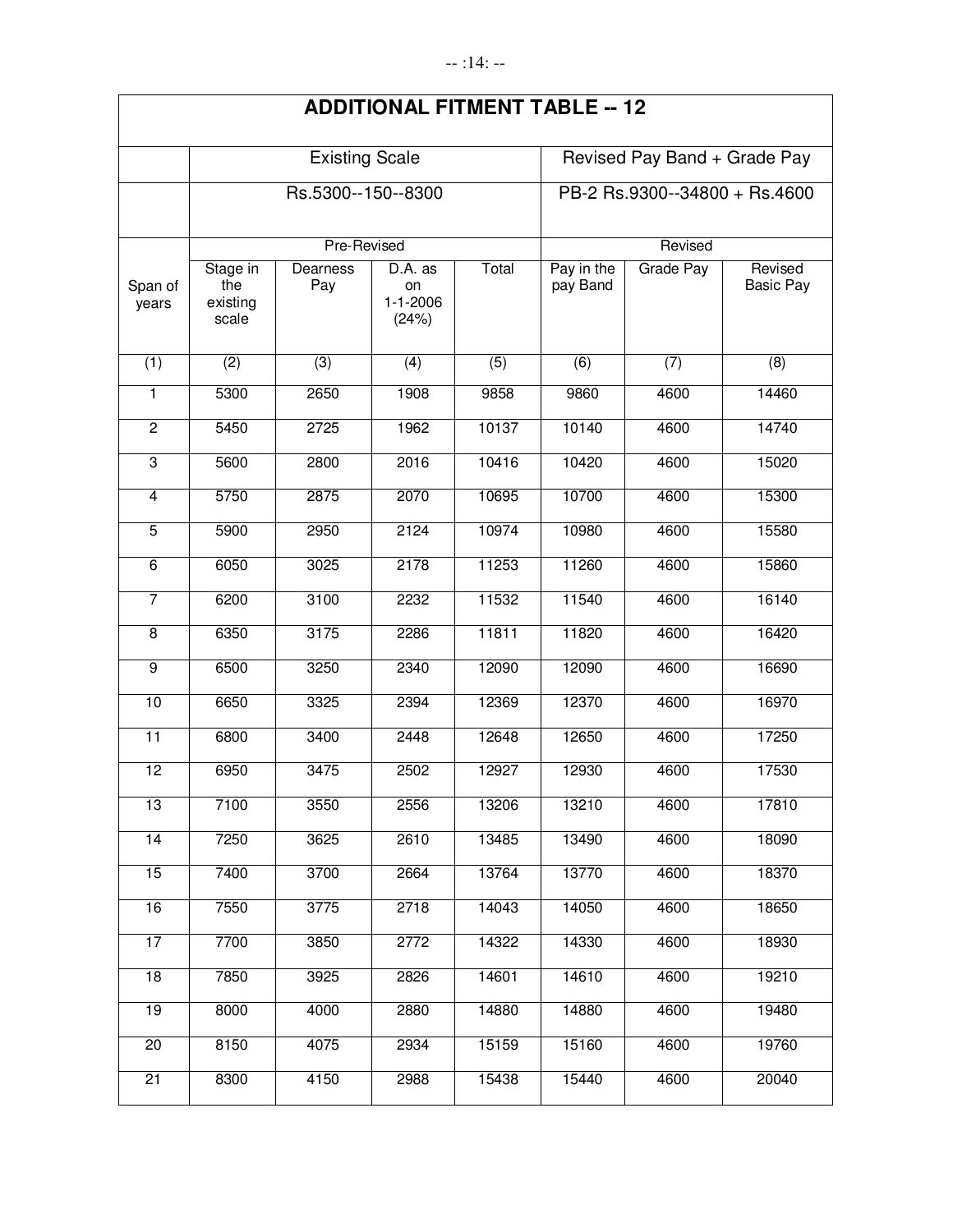|                  | <b>Existing Scale</b>                |                    |                                          |                               | Revised Pay Band + Grade Pay |           |                             |  |
|------------------|--------------------------------------|--------------------|------------------------------------------|-------------------------------|------------------------------|-----------|-----------------------------|--|
|                  |                                      | Rs.5500--175--9000 |                                          | PB-2 Rs.9300--34800 + Rs.4900 |                              |           |                             |  |
|                  | Pre-Revised                          |                    |                                          |                               | Revised                      |           |                             |  |
| Span of<br>years | Stage in<br>the<br>existing<br>scale | Dearness<br>Pay    | D.A. as<br>on<br>$1 - 1 - 2006$<br>(24%) | Total                         | Pay in the<br>pay Band       | Grade Pay | Revised<br><b>Basic Pay</b> |  |
| (1)              | (2)                                  | $\overline{(3)}$   | $\overline{(4)}$                         | (5)                           | $\overline{(6)}$             | (7)       | (8)                         |  |
| 1                | 5500                                 | 2750               | 1980                                     | 10230                         | 10230                        | 4900      | 15130                       |  |
| $\overline{2}$   | 5675                                 | 2838               | 2043                                     | 10556                         | 10560                        | 4900      | 15460                       |  |
| $\overline{3}$   | 5850                                 | 2925               | 2106                                     | 10881                         | 10890                        | 4900      | 15790                       |  |
| 4                | 6025                                 | 3013               | 2169                                     | 11207                         | 11210                        | 4900      | 16110                       |  |
| $\overline{5}$   | 6200                                 | 3100               | 2232                                     | 11532                         | 11540                        | 4900      | 16440                       |  |
| $\overline{6}$   | 6375                                 | 3188               | 2295                                     | 11858                         | 11860                        | 4900      | 16760                       |  |
| $\overline{7}$   | 6550                                 | 3275               | 2358                                     | 12183                         | 12190                        | 4900      | 17090                       |  |
| $\overline{8}$   | 6725                                 | 3363               | 2421                                     | 12509                         | 12510                        | 4900      | 17410                       |  |
| $\overline{9}$   | 6900                                 | 3450               | 2484                                     | 12834                         | 12840                        | 4900      | 17740                       |  |
| 10               | 7075                                 | 3538               | 2547                                     | 13160                         | 13160                        | 4900      | 18060                       |  |
| $\overline{11}$  | 7250                                 | 3625               | 2610                                     | 13485                         | 13490                        | 4900      | 18390                       |  |
| $\overline{12}$  | 7425                                 | 3713               | 2673                                     | 13811                         | 13820                        | 4900      | 18720                       |  |
| 13               | 7600                                 | 3800               | 2736                                     | 14136                         | 14140                        | 4900      | 19040                       |  |
| 14               | 7775                                 | 3888               | 2799                                     | 14462                         | 14470                        | 4900      | 19370                       |  |
| 15               | 7950                                 | 3975               | 2862                                     | 14787                         | 14790                        | 4900      | 19690                       |  |
| 16               | 8125                                 | 4063               | 2925                                     | 15113                         | 15120                        | 4900      | 20020                       |  |
| 17               | 8300                                 | 4150               | 2988                                     | 15438                         | 15440                        | 4900      | 20340                       |  |
| 18               | 8475                                 | 4238               | 3051                                     | 15764                         | 15770                        | 4900      | 20670                       |  |
| 19               | 8650                                 | 4325               | 3114                                     | 16089                         | 16090                        | 4900      | 20990                       |  |
| $\overline{20}$  | 8825                                 | 4413               | 3177                                     | 16415                         | 16420                        | 4900      | 21320                       |  |
| $\overline{21}$  | 9000                                 | 4500               | 3240                                     | 16740                         | 16740                        | 4900      | 21640                       |  |
|                  |                                      |                    |                                          |                               |                              |           |                             |  |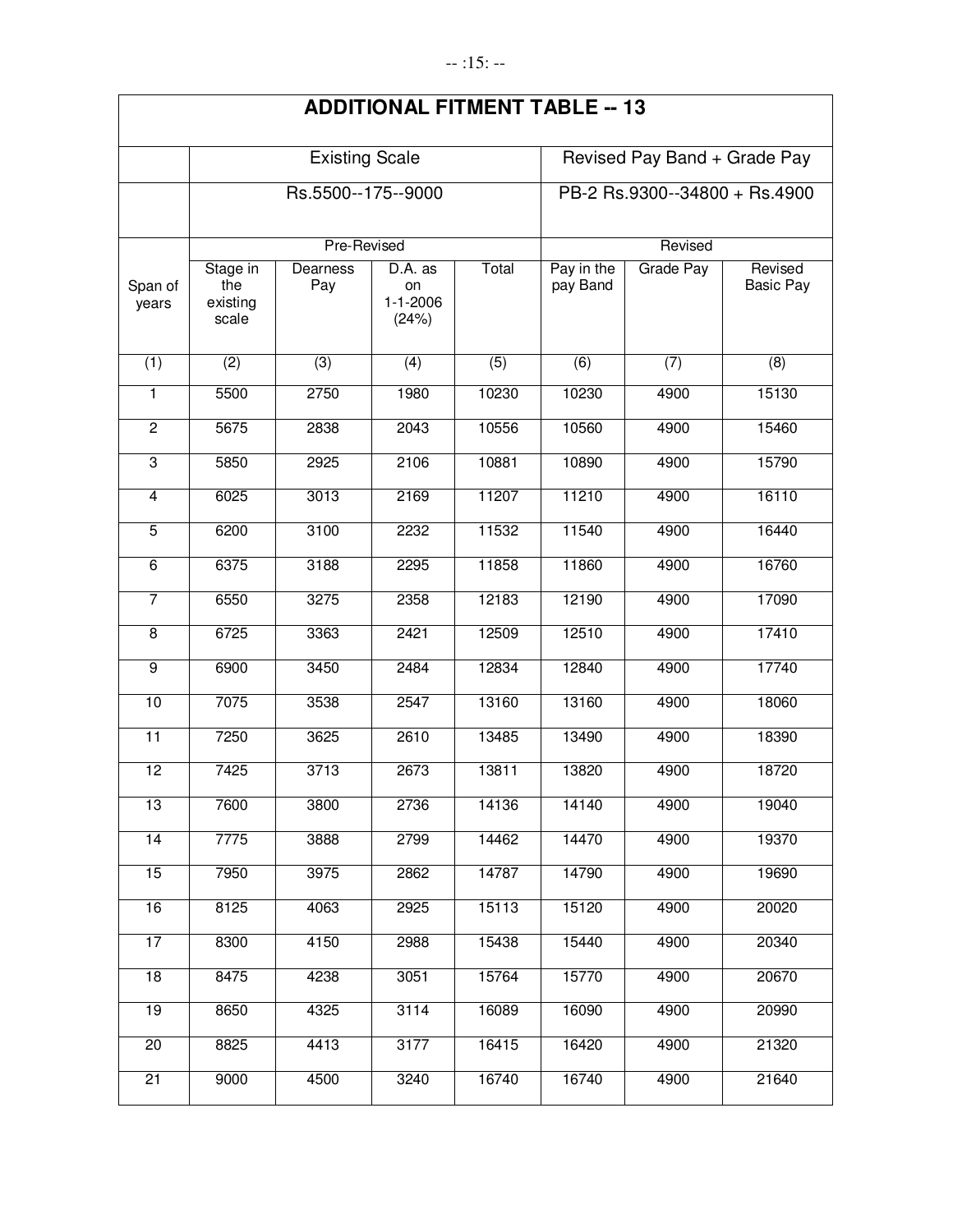|                  | <b>Existing Scale</b>                |                 |                                          |                  | Revised Pay Band + Grade Pay   |           |                             |  |
|------------------|--------------------------------------|-----------------|------------------------------------------|------------------|--------------------------------|-----------|-----------------------------|--|
|                  | Rs.5900--200--9900                   |                 |                                          |                  | PB-3 Rs.15600--39100 + Rs.5400 |           |                             |  |
|                  | Pre-Revised                          |                 |                                          |                  | Revised                        |           |                             |  |
| Span of<br>years | Stage in<br>the<br>existing<br>scale | Dearness<br>Pay | D.A. as<br>on<br>$1 - 1 - 2006$<br>(24%) | Total            | Pay in the<br>pay Band         | Grade Pay | Revised<br><b>Basic Pay</b> |  |
| (1)              | (2)                                  | $\overline{3)}$ | (4)                                      | $\overline{(5)}$ | $\overline{(6)}$               | (7)       | (8)                         |  |
| $\mathbf{1}$     | 5900                                 | 2950            | 2124                                     | 10974            | 15600                          | 5400      | 21000                       |  |
| $\overline{2}$   | 6100                                 | 3050            | 2196                                     | 11346            | 15600                          | 5400      | 21000                       |  |
| $\overline{3}$   | 6300                                 | 3150            | 2268                                     | 11718            | 16070                          | 5400      | 21470                       |  |
| $\overline{4}$   | 6500                                 | 3250            | 2340                                     | 12090            | 16070                          | 5400      | 21470                       |  |
| $\overline{5}$   | 6700                                 | 3350            | 2412                                     | 12462            | 16560                          | 5400      | 21960                       |  |
| $\overline{6}$   | 6900                                 | 3450            | 2484                                     | 12834            | 16560                          | 5400      | 21960                       |  |
| $\overline{7}$   | 7100                                 | 3550            | 2556                                     | 13206            | 17060                          | 5400      | 22460                       |  |
| 8                | 7300                                 | 3650            | 2628                                     | 13578            | 17060                          | 5400      | 22460                       |  |
| $\overline{9}$   | 7500                                 | 3750            | 2700                                     | 13950            | 17580                          | 5400      | 22980                       |  |
| 10               | 7700                                 | 3850            | 2772                                     | 14322            | 17580                          | 5400      | 22980                       |  |
| $\overline{11}$  | 7900                                 | 3950            | 2844                                     | 14694            | 18110                          | 5400      | 23510                       |  |
| 12               | 8100                                 | 4050            | 2916                                     | 15066            | 18110                          | 5400      | 23510                       |  |
| $\overline{13}$  | 8300                                 | 4150            | 2988                                     | 15438            | 18660                          | 5400      | 24060                       |  |
| 14               | 8500                                 | 4250            | 3060                                     | 15810            | 18660                          | 5400      | 24060                       |  |
| 15               | 8700                                 | 4350            | 3132                                     | 16182            | 19220                          | 5400      | 24620                       |  |
| 16               | 8900                                 | 4450            | 3204                                     | 16554            | 19220                          | 5400      | 24620                       |  |
| 17               | 9100                                 | 4550            | 3276                                     | 16926            | 19800                          | 5400      | 25200                       |  |
| $\overline{18}$  | 9300                                 | 4650            | 3348                                     | 17298            | 19800                          | 5400      | 25200                       |  |
| 19               | 9500                                 | 4750            | 3420                                     | 17670            | 20400                          | 5400      | 25800                       |  |
| 20               | 9700                                 | 4850            | 3492                                     | 18042            | 20400                          | 5400      | 25800                       |  |
| 21               | 9900                                 | 4950            | 3564                                     | 18414            | 21020                          | 5400      | 26420                       |  |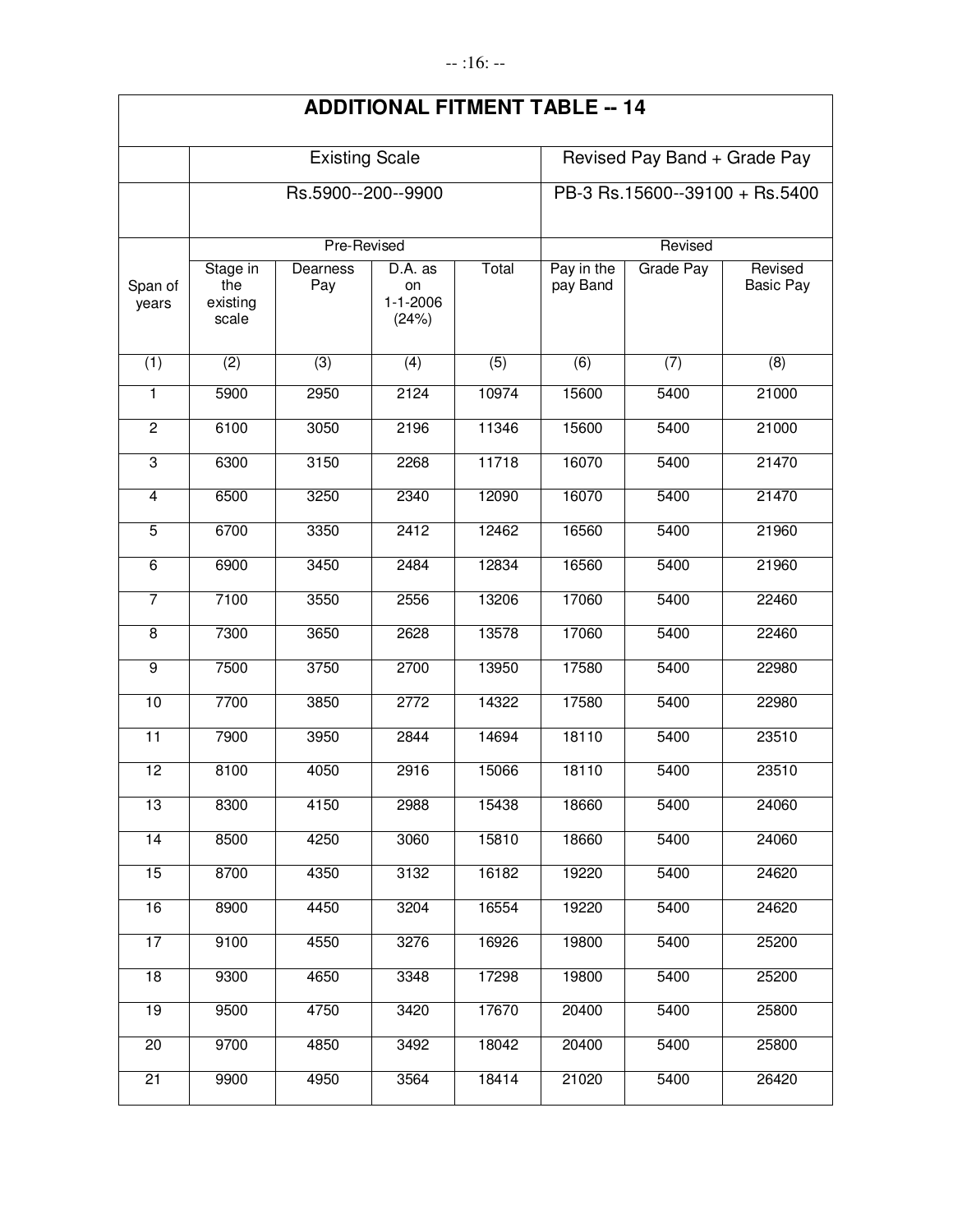| <b>ADDITIONAL FITMENT TABLE -- 15</b> |  |  |
|---------------------------------------|--|--|
|---------------------------------------|--|--|

|                         | <b>Existing Scale</b><br>Rs.6500--200--10500 |                 |                                          |                  | Revised Pay Band + Grade Pay<br>PB-3 Rs.15600--39100 + Rs.5400 |           |                             |  |
|-------------------------|----------------------------------------------|-----------------|------------------------------------------|------------------|----------------------------------------------------------------|-----------|-----------------------------|--|
|                         |                                              |                 |                                          |                  |                                                                |           |                             |  |
|                         |                                              | Pre-Revised     |                                          | Revised          |                                                                |           |                             |  |
| Span of<br>years        | Stage in<br>the<br>existing<br>scale         | Dearness<br>Pay | D.A. as<br>on<br>$1 - 1 - 2006$<br>(24%) | Total            | Pay in the<br>pay Band                                         | Grade Pay | Revised<br><b>Basic Pay</b> |  |
| (1)                     | $\overline{(2)}$                             | $\overline{3}$  | (4)                                      | $\overline{(5)}$ | $\overline{(6)}$                                               | (7)       | (8)                         |  |
| 1                       | 6500                                         | 3250            | 2340                                     | 12090            | 15600                                                          | 5400      | 21000                       |  |
| $\overline{2}$          | 6700                                         | 3350            | 2412                                     | 12462            | 15600                                                          | 5400      | 21000                       |  |
| 3                       | 6900                                         | 3450            | 2484                                     | 12834            | 16070                                                          | 5400      | 21470                       |  |
| $\overline{\mathbf{4}}$ | 7100                                         | 3550            | 2556                                     | 13206            | 16070                                                          | 5400      | 21470                       |  |
| $\overline{5}$          | 7300                                         | 3650            | 2628                                     | 13578            | 16560                                                          | 5400      | 21960                       |  |
| $\overline{6}$          | 7500                                         | 3750            | 2700                                     | 13950            | 16560                                                          | 5400      | 21960                       |  |
| $\overline{7}$          | 7700                                         | 3850            | 2772                                     | 14322            | 17060                                                          | 5400      | 22460                       |  |
| 8                       | 7900                                         | 3950            | 2844                                     | 14694            | 17060                                                          | 5400      | 22460                       |  |
| $\overline{9}$          | 8100                                         | 4050            | 2916                                     | 15066            | 17580                                                          | 5400      | 22980                       |  |
| 10                      | 8300                                         | 4150            | 2988                                     | 15438            | 17580                                                          | 5400      | 22980                       |  |
| $\overline{11}$         | 8500                                         | 4250            | 3060                                     | 15810            | 18110                                                          | 5400      | 23510                       |  |
| $\overline{12}$         | 8700                                         | 4350            | 3132                                     | 16182            | 18110                                                          | 5400      | 23510                       |  |
| $\overline{13}$         | 8900                                         | 4450            | 3204                                     | 16554            | 18660                                                          | 5400      | 24060                       |  |
| $\overline{14}$         | 9100                                         | 4550            | 3276                                     | 16926            | 18660                                                          | 5400      | 24060                       |  |
| 15                      | 9300                                         | 4650            | 3348                                     | 17298            | 19220                                                          | 5400      | 24620                       |  |
| 16                      | 9500                                         | 4750            | 3420                                     | 17670            | 19220                                                          | 5400      | 24620                       |  |
| 17                      | 9700                                         | 4850            | 3492                                     | 18042            | 19800                                                          | 5400      | 25200                       |  |
| 18                      | 9900                                         | 4950            | 3564                                     | 18414            | 19800                                                          | 5400      | 25200                       |  |
| 19                      | 10100                                        | 5050            | 3636                                     | 18786            | 20400                                                          | 5400      | 25800                       |  |
| 20                      | 10300                                        | 5150            | 3708                                     | 19158            | 20400                                                          | 5400      | 25800                       |  |
| 21                      | 10500                                        | 5250            | 3780                                     | 19530            | 21020                                                          | 5400      | 26420                       |  |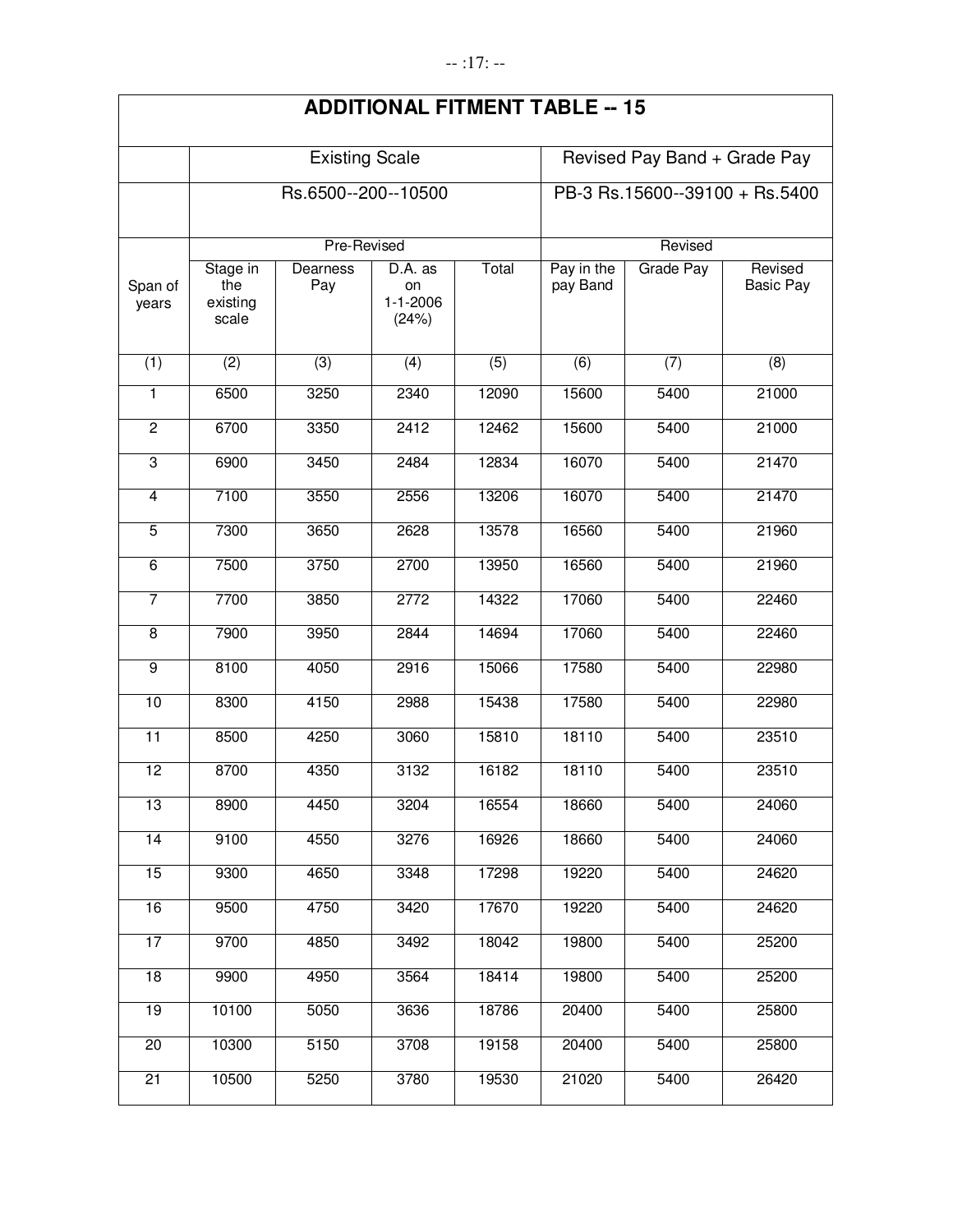| <b>ADDITIONAL FITMENT TABLE -- 16</b> |                                      |                 |                                          |         |                                |                  |                             |  |  |
|---------------------------------------|--------------------------------------|-----------------|------------------------------------------|---------|--------------------------------|------------------|-----------------------------|--|--|
|                                       | <b>Existing Scale</b>                |                 |                                          |         | Revised Pay Band + Grade Pay   |                  |                             |  |  |
|                                       | Rs.6500--200--11100                  |                 |                                          |         | PB-3 Rs.15600--39100 + Rs.5400 |                  |                             |  |  |
|                                       |                                      | Pre-Revised     |                                          | Revised |                                |                  |                             |  |  |
| Span of<br>years                      | Stage in<br>the<br>existing<br>scale | Dearness<br>Pay | D.A. as<br>on<br>$1 - 1 - 2006$<br>(24%) | Total   | Pay in the<br>pay Band         | <b>Grade Pay</b> | Revised<br><b>Basic Pay</b> |  |  |
| (1)                                   | (2)                                  | (3)             | $\overline{(4)}$                         | (5)     | (6)                            | (7)              | (8)                         |  |  |
| 1                                     | 6500                                 | 3250            | 2340                                     | 12090   | 15600                          | 5400             | 21000                       |  |  |
| $\overline{2}$                        | 6700                                 | 3350            | 2412                                     | 12462   | 15600                          | 5400             | 21000                       |  |  |
| 3                                     | 6900                                 | 3450            | 2484                                     | 12834   | 16070                          | 5400             | 21470                       |  |  |
| $\overline{4}$                        | 7100                                 | 3550            | 2556                                     | 13206   | 16070                          | 5400             | 21470                       |  |  |
| $\overline{5}$                        | 7300                                 | 3650            | 2628                                     | 13578   | 16560                          | 5400             | 21960                       |  |  |
| $\overline{6}$                        | 7500                                 | 3750            | 2700                                     | 13950   | 16560                          | 5400             | 21960                       |  |  |
| 7                                     | 7700                                 | 3850            | 2772                                     | 14322   | 17060                          | 5400             | 22460                       |  |  |
| $\overline{8}$                        | 7900                                 | 3950            | 2844                                     | 14694   | 17060                          | 5400             | 22460                       |  |  |
| $\overline{9}$                        | 8100                                 | 4050            | 2916                                     | 15066   | 17580                          | 5400             | 22980                       |  |  |
| 10                                    | 8300                                 | 4150            | 2988                                     | 15438   | 17580                          | 5400             | 22980                       |  |  |
| $\overline{11}$                       | 8500                                 | 4250            | 3060                                     | 15810   | 18110                          | 5400             | 23510                       |  |  |
| $\overline{12}$                       | 8700                                 | 4350            | 3132                                     | 16182   | 18110                          | 5400             | 23510                       |  |  |
| 13                                    | 8900                                 | 4450            | 3204                                     | 16554   | 18660                          | 5400             | 24060                       |  |  |
| $\overline{14}$                       | 9100                                 | 4550            | 3276                                     | 16926   | 18660                          | 5400             | 24060                       |  |  |
| 15                                    | 9300                                 | 4650            | 3348                                     | 17298   | 19220                          | 5400             | 24620                       |  |  |
| 16                                    | 9500                                 | 4750            | 3420                                     | 17670   | 19220                          | 5400             | 24620                       |  |  |
| 17                                    | 9700                                 | 4850            | 3492                                     | 18042   | 19800                          | 5400             | 25200                       |  |  |
| $\overline{18}$                       | 9900                                 | 4950            | 3564                                     | 18414   | 19800                          | 5400             | 25200                       |  |  |
| 19                                    | 10100                                | 5050            | 3636                                     | 18786   | 20400                          | 5400             | 25800                       |  |  |
| $\overline{20}$                       | 10300                                | 5150            | 3708                                     | 19158   | 20400                          | 5400             | 25800                       |  |  |
| 21                                    | 10500                                | 5250            | 3780                                     | 19530   | 21020                          | 5400             | 26420                       |  |  |
| 22                                    | 10700                                | 5350            | 3852                                     | 19902   | 21020                          | 5400             | 26420                       |  |  |
| $\overline{23}$                       | 10900                                | 5450            | 3924                                     | 20274   | 21660                          | 5400             | 27060                       |  |  |
| 24                                    | 11100                                | 5550            | 3996                                     | 20646   | 21660                          | 5400             | 27060                       |  |  |